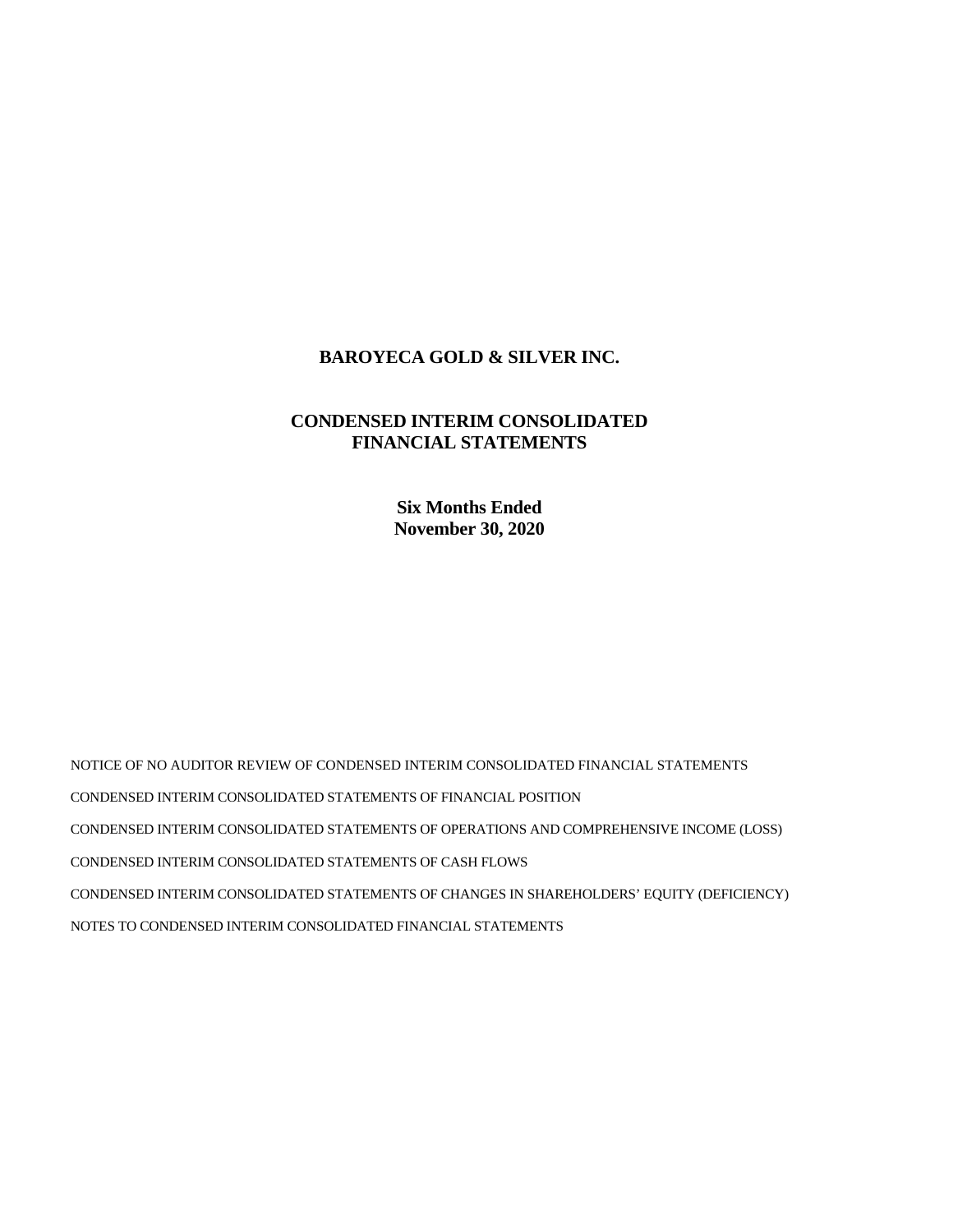# **BAROYECA GOLD & SILVER INC. November 30, 2020**

## NOTICE OF NO AUDITOR REVIEW OF CONDENSED INTERIM CONSOLIDATED FINANCIAL STATEMENTS

Under National Instrument 51-102, Part 4, subsection 4.3(3) (a), if an auditor has not performed a review of the condensed interim consolidated financial statements, they must be accompanied by a notice indicating that the financial statements have not been reviewed by an auditor.

The Company's independent auditor has not performed a review of these financial statements in accordance with standards established by the Canadian Institute of Chartered Accountants for a review of interim financial statements by an entity's auditor.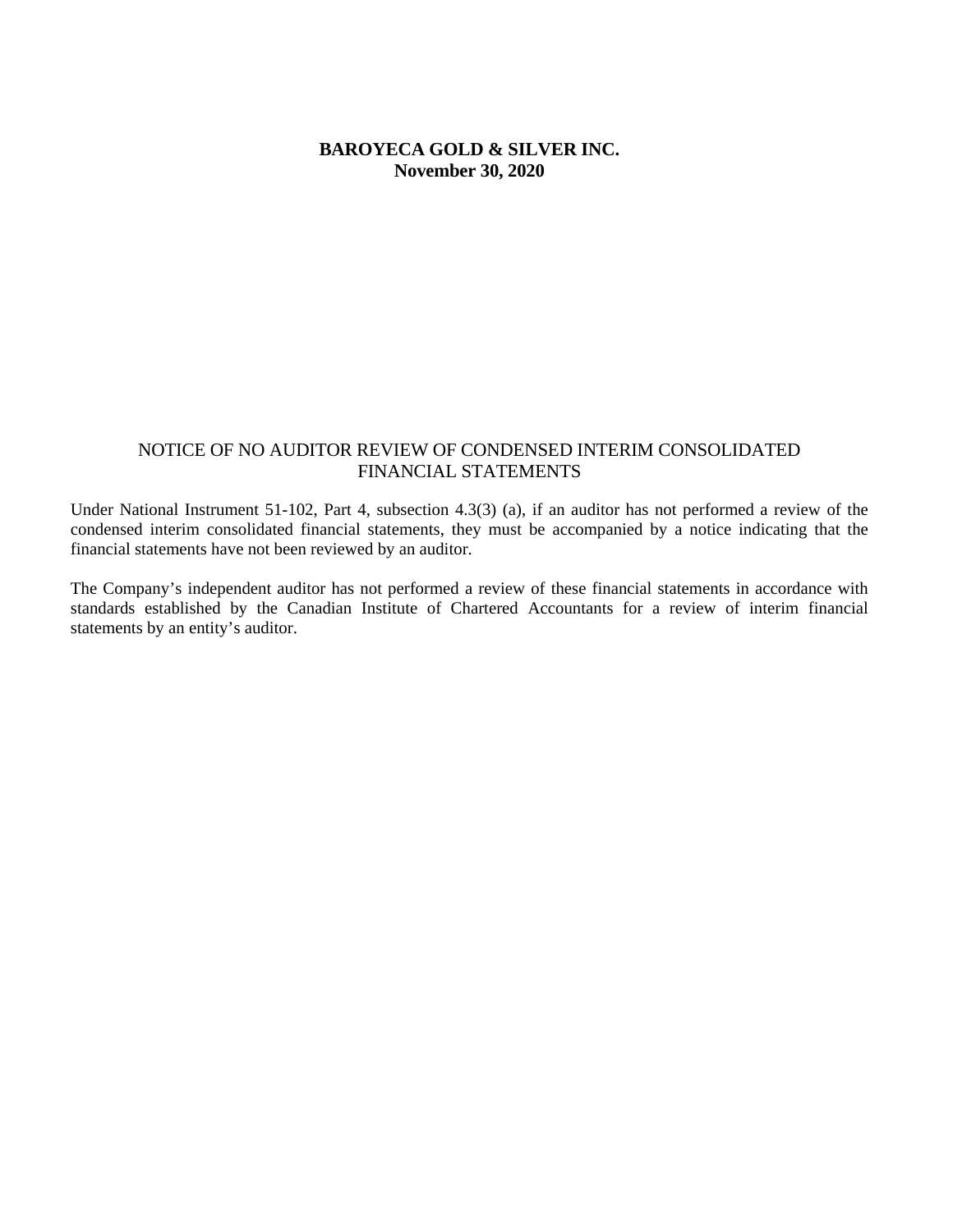# **BAROYECA GOLD & SILVER INC. CONDENSED INTERIM CONSOLIDATED STATEMENTS OF FINANCIAL POSITION**

(Expressed in Canadian dollars) (Unaudited – See Notice)

|                                                         | November 30,<br>2020 |               | May 31,<br>2020 |
|---------------------------------------------------------|----------------------|---------------|-----------------|
| <b>ASSETS</b>                                           |                      |               |                 |
| <b>CURRENT</b>                                          |                      |               |                 |
| Cash                                                    | \$<br>96,867         | \$            | 5,137           |
| Marketable securities                                   | 89,560               |               | 120,000         |
| Amounts receivable                                      | 53                   |               | 53              |
| Prepaid expenses                                        | 7,586                |               | 3,749           |
|                                                         | 194,066              |               | 128,941         |
| <b>Exploration</b> advances                             | 241                  |               | 241             |
| Exploration and evaluation assets – Note 4 and 16       | 154,210              |               |                 |
|                                                         | \$<br>348,517        | $\mathcal{S}$ | 129,182         |
| <b>LIABILITIES</b>                                      |                      |               |                 |
| <b>CURRENT</b>                                          |                      |               |                 |
| Accounts payable and accrued liabilities – Note 6 and 7 | \$<br>830,699        | \$            | 799,016         |
| Advance payable - Note 13                               | 20,000               |               | 20,000          |
|                                                         | 850,699              |               | 819,016         |
| <b>SHAREHOLDERS' EQUITY (DEFICIENCY)</b>                |                      |               |                 |
| Capital Stock - Note 5                                  | 5,096,873            |               | 4,749,373       |
| Agent options - Note 5                                  | 100,629              |               | 100,629         |
| <b>Reserves</b>                                         | 683,742              |               | 683,742         |
| Subscriptions received in advance                       |                      |               | 5,000           |
| Deficit                                                 | (6,398,425)          |               | (6,228,578)     |
| Accumulated other comprehensive income                  | (1)                  |               |                 |
|                                                         | (502, 182)           |               | (689, 834)      |
|                                                         | \$<br>348,517        | \$            | 129,182         |

#### **NATURE AND CONTINUANCE OF OPERATIONS** *(Note 1)*

#### **Approved on behalf of the Board:**

*"Richard Wilson" "Douglas Eacrett"* 

Douglas Eacrett – Director

The accompanying notes are an integral part of these condensed consolidated financial statements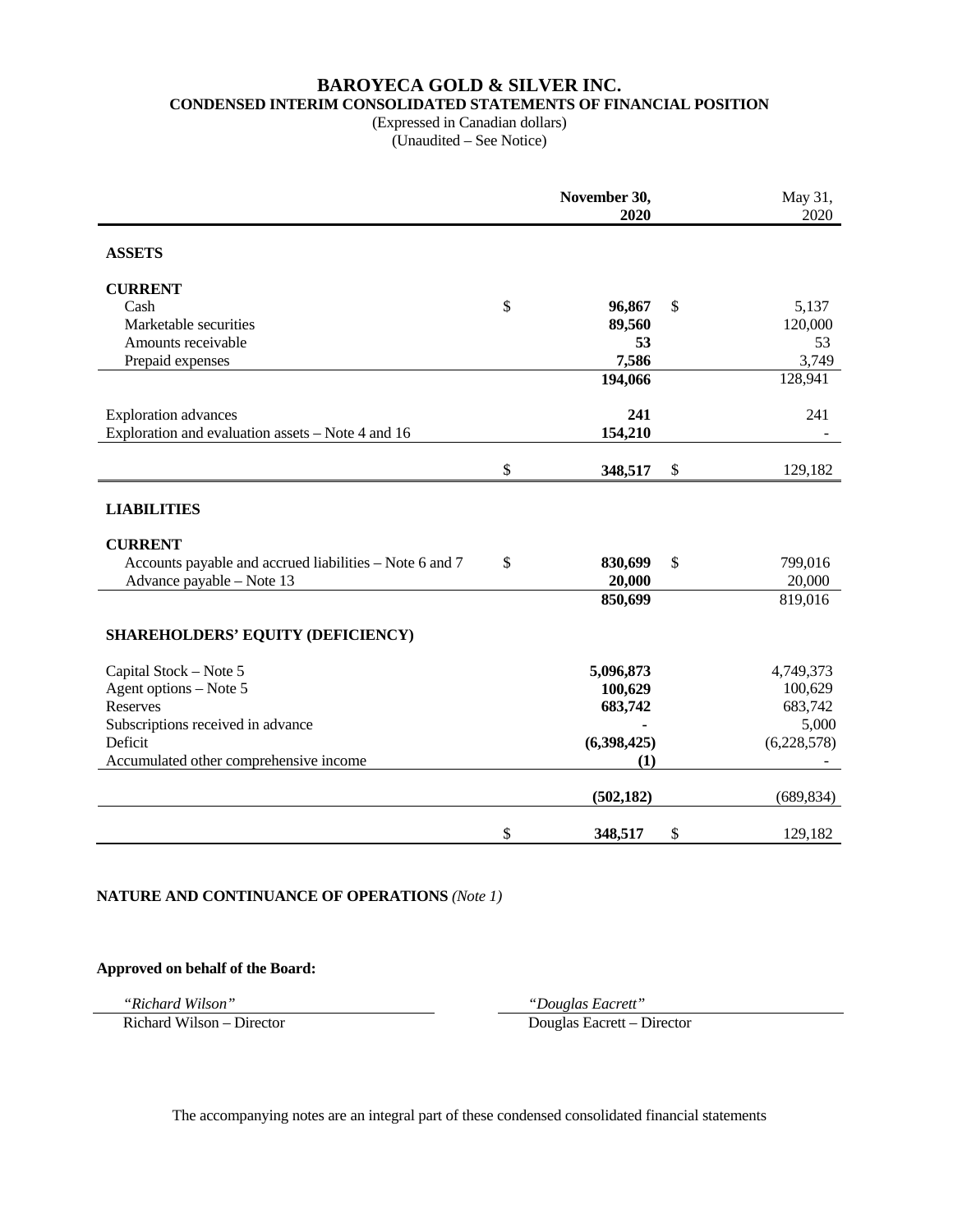#### **BAROYECA GOLD & SILVER INC. CONDENSED INTERIM CONSOLIDATED STATEMENTS OF OPERATIONS AND COMPREHENSIVE INCOME (LOSS)**

 (Expressed in Canadian dollars) (Unaudited – See Notice)

|                                                                                                                  | <b>Three Months</b><br><b>Ended</b><br>November 30,<br>2020 | <b>Three Months</b><br>Ended<br>November 30,<br>2019 | <b>Six Months</b><br><b>Ended</b><br>November 30,<br>2020 |               | <b>Six Months</b><br>Ended<br>November 30,<br>2019 |
|------------------------------------------------------------------------------------------------------------------|-------------------------------------------------------------|------------------------------------------------------|-----------------------------------------------------------|---------------|----------------------------------------------------|
| <b>EXPENSES</b>                                                                                                  |                                                             |                                                      |                                                           |               |                                                    |
| <b>Bank</b> charges                                                                                              | 96                                                          | 18                                                   | 145                                                       |               | 36                                                 |
| Management fees - Note 8                                                                                         |                                                             | 15,000                                               | 15,000                                                    |               | 30,000                                             |
| Office and miscellaneous                                                                                         | 428                                                         |                                                      | 2,002                                                     |               | 1,028                                              |
| Professional fees                                                                                                | 41,998                                                      | 14,900                                               | 77,248                                                    |               | 21,825                                             |
| Transfer agent and filing fees                                                                                   | 27,957                                                      | 2,647                                                | 30,010                                                    |               | 6,906                                              |
| <b>LOSS BEFORE OTHER INCOME</b><br>Unrealized gain (loss) on marketable securities -<br><b>Note 16</b>           | (70, 479)<br>(142, 440)                                     | (32, 565)                                            | (124, 405)<br>(30, 440)                                   |               | (59,795)                                           |
| <b>NET LOSS FOR THE PERIOD</b>                                                                                   | (212,919)                                                   | (32, 565)                                            | (154, 845)                                                |               | (59,795)                                           |
| <b>Loss from write of investments</b><br>Comprehensive gain (loss) from discontinued<br>operation for the period | (2)                                                         | (22, 894)                                            | (2)                                                       |               | (51, 482)                                          |
| <b>COMPREHENSIVE LOSS FOR THE PERIOD</b>                                                                         | \$<br>(212, 921)                                            | \$<br>(55, 459)                                      | \$<br>(154, 847)                                          | <sup>\$</sup> | (111, 277)                                         |
| <b>LOSS PER SHARE</b><br><b>Basic and diluted</b>                                                                | \$<br>(0.03)                                                | \$<br>(0.01)                                         | \$<br>(0.02)                                              |               | \$<br>(0.02)                                       |
| WEIGHTED AVERAGE NUMBER OF<br><b>SHARES OUTSTANDING</b>                                                          | 6,598,912                                                   | 4,913,213                                            | 6,598,912                                                 |               | 4,913,213                                          |

The accompanying notes are an integral part of these condensed consolidated financial statements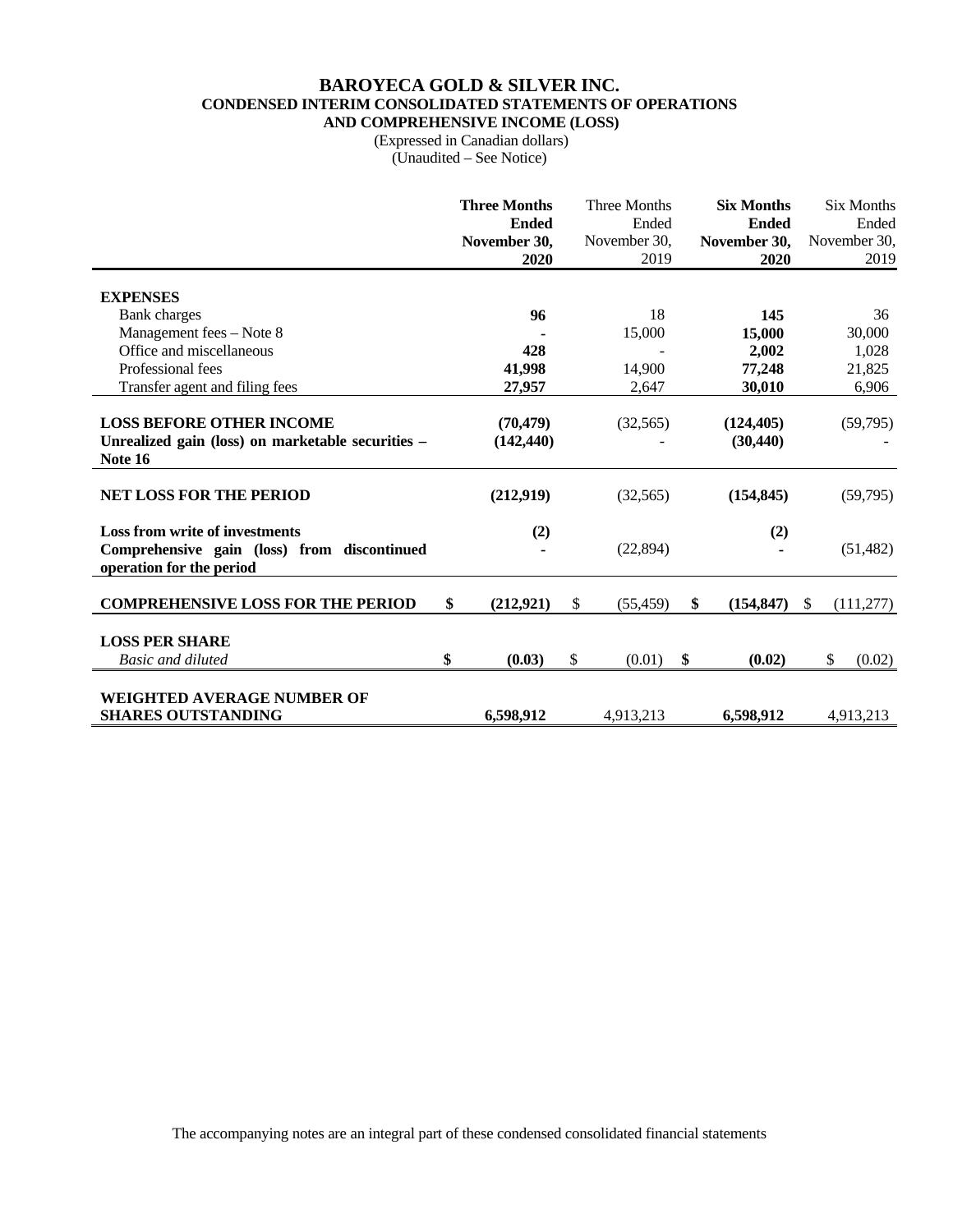# **BAROYECA GOLD & SILVER INC.**

**CONDENSED INTERIM CONSOLIDATED STATEMENTS OF CASH FLOWS** 

(Expressed in Canadian dollars) (Unaudited – See Notice)

|                                                                 | <b>Six Months</b><br><b>Ended</b><br>November 30,<br>2020 | <b>Six Months</b><br>Ended<br>November 30,<br>2019 |
|-----------------------------------------------------------------|-----------------------------------------------------------|----------------------------------------------------|
| <b>CASH FLOWS PROVIDED BY (USED FOR):</b>                       |                                                           |                                                    |
| <b>OPERATING ACTIVITIES</b>                                     |                                                           |                                                    |
| Gain (Loss) for the period                                      | \$<br>$(154, 847)$ \$                                     | (59,795)                                           |
| Adjusted for:                                                   |                                                           |                                                    |
| Unrealized (gain) loss on marketable securities                 | 30,440                                                    |                                                    |
| Loss from write off of investment                               | 2                                                         |                                                    |
| Net changes in non-cash working capital items:                  |                                                           |                                                    |
| Decrease (increase) in amounts receivable                       | (3, 838)                                                  | (83)                                               |
| Increase (decrease) in accounts payable and accrued liabilities | (8,317)                                                   | 4,603                                              |
| Increase in due to related parties                              | 40,000                                                    | 43,825                                             |
| Cash provided by (used in) discontinue operations               |                                                           | 47,056                                             |
|                                                                 |                                                           |                                                    |
|                                                                 | (96, 560)                                                 | 35,606                                             |
| <b>INVESTING ACTIVITIES</b>                                     |                                                           |                                                    |
| Cash provided by discontinued operations                        |                                                           | (50, 712)                                          |
| Deferred exploration cost                                       | (154,210)                                                 |                                                    |
|                                                                 | (154,210)                                                 | (50, 712)                                          |
| <b>FINANCING ACTIVITIES</b>                                     |                                                           |                                                    |
| Shares issued for cash, net of cost                             | 347,500                                                   |                                                    |
| Subscription received in advance                                | (5,000)                                                   |                                                    |
|                                                                 |                                                           |                                                    |
|                                                                 | 342,500                                                   |                                                    |
| EFFECT OF FOREIGN EXCHANGE RATE                                 |                                                           | (90)                                               |
| <b>INCREASE (DECREASE) IN CASH</b>                              | 91,730                                                    | (15, 196)                                          |
| <b>CASH, BEGINNING OF PERIOD</b>                                | 5,137                                                     | 16,120                                             |
| <b>CASH, END OF PERIOD</b>                                      | \$<br>96,867                                              | \$<br>924                                          |

For supplemental disclosure with respect to cash flows, see Note 10.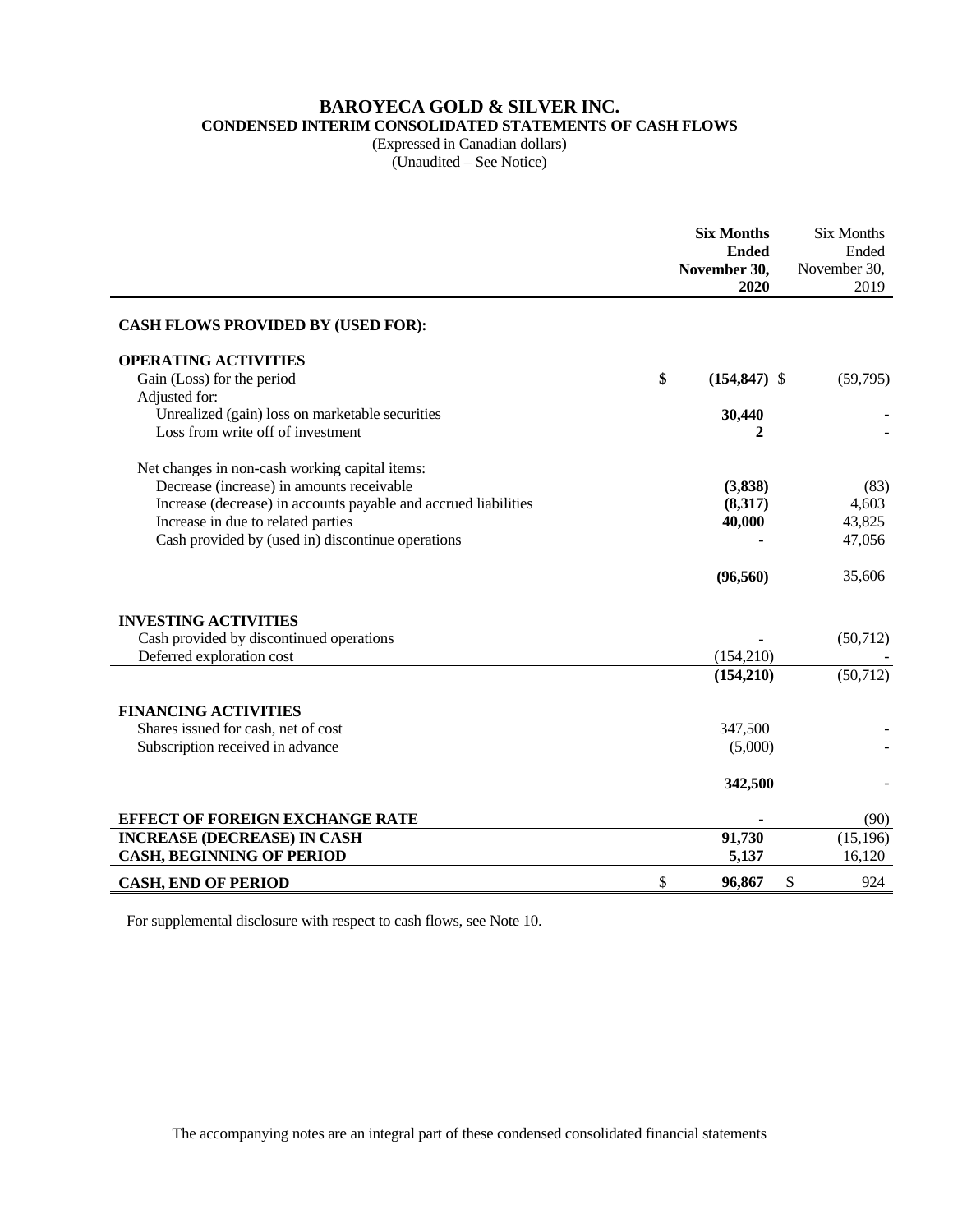# **BAROYECA GOLD & SILVER INC. CONDENSED INTERIM CONSOLIDATED STATEMENTS OF CHANGES IN SHAREHOLDERS' EQUITY (DEFICIENCY)**

(Expressed in Canadian Dollars)

(Unaudited – See Notice)

|                                                               |                            | Capital Stock |                          |                                        |    |                                                      |     |                                                      |    |                                           |        |                                                        |    |                                               |
|---------------------------------------------------------------|----------------------------|---------------|--------------------------|----------------------------------------|----|------------------------------------------------------|-----|------------------------------------------------------|----|-------------------------------------------|--------|--------------------------------------------------------|----|-----------------------------------------------|
|                                                               | Number of<br><b>Shares</b> |               | Amount                   | Subscription<br>Received in<br>advance |    | <b>Agent Options</b>                                 |     | Reserves                                             |    | Deficit                                   |        | Accumulated<br>Other<br>Comprehensive<br><i>Income</i> |    | Total<br>Shareholders' Equity<br>(Deficiency) |
| <b>Balance, May 31, 2020</b><br><b>Addition in the period</b> | 5,376,994<br>5,000,000     | \$            | 4,749,373<br>347,500     | 5,000<br>(5,000)                       | \$ | 100,629                                              | \$  | 683,742                                              |    | (6,228,578)                               | -S     | $\overline{\phantom{a}}$                               |    | \$<br>(689, 834)<br>342,500                   |
| Net Loss for the period<br>Translation adjustment             |                            |               | $\overline{\phantom{0}}$ |                                        |    | $\overline{\phantom{a}}$<br>$\overline{\phantom{0}}$ |     | $\overline{\phantom{a}}$<br>$\overline{\phantom{0}}$ |    | (154, 847)                                |        | (1)                                                    |    | (154, 847)<br>(1)                             |
| <b>Balance, November 30, 2020</b>                             | 10,376,994                 | \$            | 5,096,873                | $\sim$                                 | \$ | 100,629                                              | \$  | 683,742                                              | \$ | (6,383,425)                               | -S     | (1)                                                    |    | \$<br>(502, 182)                              |
| <b>Balance, May 31, 2019</b><br><b>Addition in the year</b>   | 5,376,994                  | -S            | 4,749,373                | $\sim$ $-$                             | S. | 100,629                                              | \$  | 683,742                                              |    | \$(7,993,562)                             | - \$   | $(7,581)$ \$                                           |    | (2,467,399)                                   |
| Net loss for the period<br><b>Translation adjustment</b>      | $\overline{\phantom{0}}$   |               | $\overline{\phantom{0}}$ |                                        |    | $\overline{\phantom{a}}$                             |     | $\overline{\phantom{0}}$                             |    | (55, 818)<br>$\qquad \qquad \blacksquare$ | $\sim$ | 806                                                    |    | (55, 818)<br>806                              |
| <b>Balance, November 30, 2019</b>                             | 5,376,994                  | $\mathbb{S}$  | 4,749,373                | $\overline{\phantom{a}}$               | \$ | 100,629                                              | \$. | 683,742                                              | S. | (8,049,380)                               | -S     | (6,775)                                                | -S | (2,522,411)                                   |

The accompanying notes are an integral part of these condensed consolidated financial statements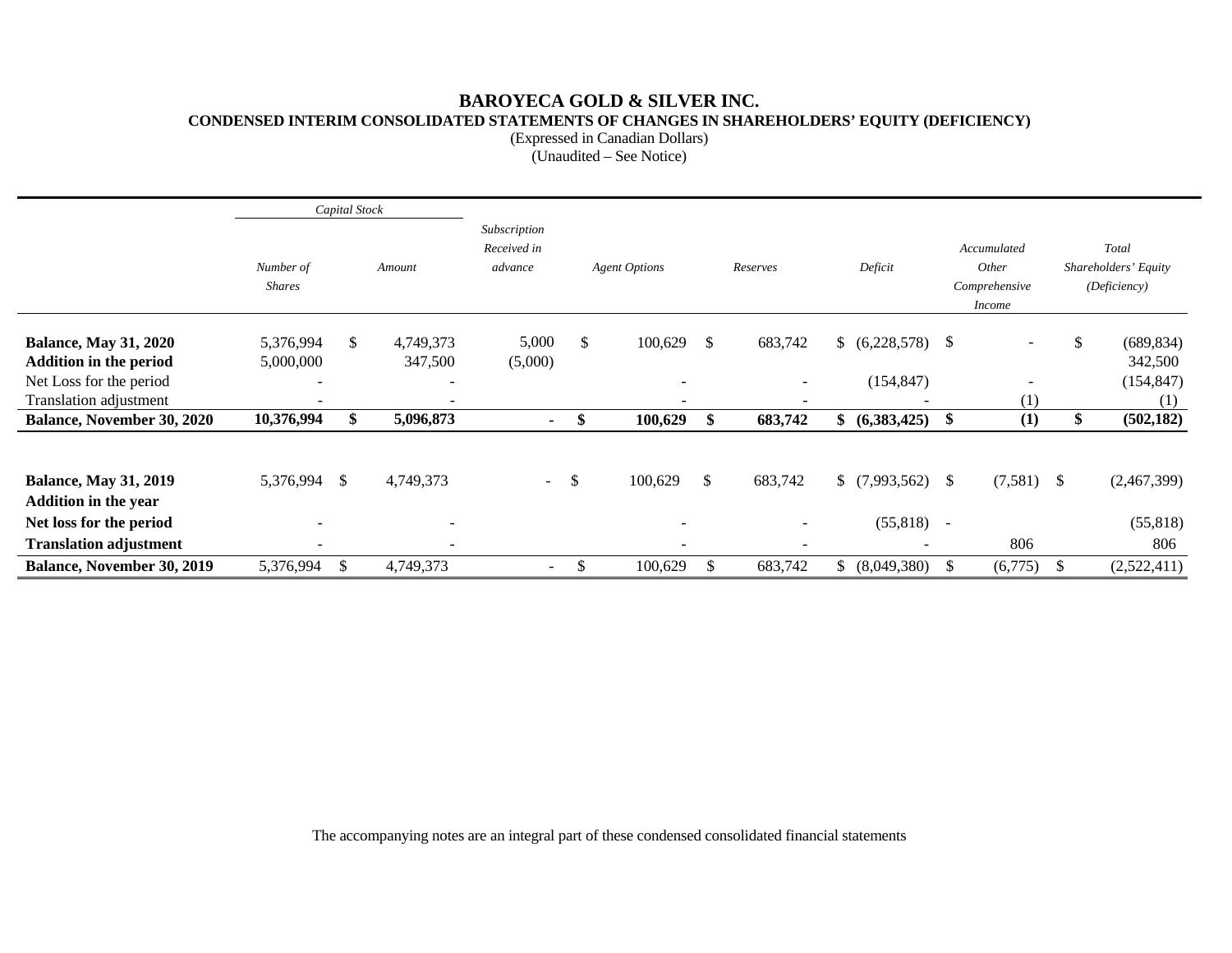(Expressed in Canadian dollars) (Unaudited – See Notice)

### **NOTE 1 - NATURE AND CONTINUANCE OF OPERATIONS**

#### **General business description**

Baroyeca Gold & Silver Inc. (the "Company") was incorporated under the laws of British Columbia on February 17, 2006. The Company's registered office is located at Suite 1008 - 409 Granville Street, Vancouver, British Columbia. The Company's principal business activities include the acquisition and exploration of its exploration and evaluation assets. During the year ended May 31, 2008, the Company incorporated a wholly-owned subsidiary, Baroyeca Gold & Silver de Mexico, S.A. de C.V. under the laws of Mexico. In June 2011, the Company incorporated two new wholly-owned subsidiaries, Tombstone Gold & Silver Inc. and Tombstone Resources Inc., under the laws of Arizona.

The Company is in the process of exploring and evaluating its exploration and evaluation assets and has not yet determined whether the properties contain ore reserves that are economically recoverable. The recoverability of the amounts shown for exploration and evaluation assets are dependent upon the existence of economically recoverable reserves, the ability of the Company to obtain necessary financing to complete the development of those reserves and upon future profitable production.

These condensed interim consolidated financial statements have been prepared in accordance with International Financial Reporting Standards ("IFRS") assuming the Company will continue on a goingconcern basis. The Company has incurred losses since inception and the ability of the Company to continue as a going-concern depends upon its ability to develop profitable operations and to continue to raise adequate financing. Management is actively targeting sources of additional financing which would assure continuation of the Company's operations and exploration and development programs. In order for the Company to meet its liabilities as they come due and to continue its operations, the Company is primarily dependent upon its ability to generate such financing.

There can be no assurance that the Company will be able to continue to raise funds in which case the Company may be unable to meet its obligations. Should the Company be unable to realize on its assets and discharge its liabilities in the normal course of business, the net realizable value of its assets may be materially less than the amounts recorded on the balance sheets. The financial statements do not include adjustments to amounts and classifications of assets and liabilities that might be necessary should the Company be unable to continue operations.

### **Novel Coronavirus ("COVID-19")**

The Company's operations could be significant adversely affected by the effects of a widespread global outbreak of a contagious disease, including the recent outbreak of respiratory illness caused by COVID-19. The Company cannot accurately predict the impact COVID-19 will have on its operations and the ability of others to meet their obligations with the Company, including uncertainties relating to the ultimate geographic spread of the virus, the severity of the disease, the duration of the outbreak, and the length of travel and quarantine restrictions imposed by governments of affected countries. In addition a significant outbreak of contagious diseases in the human population could result in a widespread health crisis that could adversely affect the economies and financial markets of many countries, resulting in an economic downturn that could further affect the Company's operations and ability to finance its operations.

| <b>Working capital deficiency</b> | <b>November 30, 2020</b> |             |  | May 31,2020 |
|-----------------------------------|--------------------------|-------------|--|-------------|
| Working capital                   |                          | (656.633)   |  | (690.075)   |
| Deficit                           |                          | (6.383.425) |  | (6,228,578) |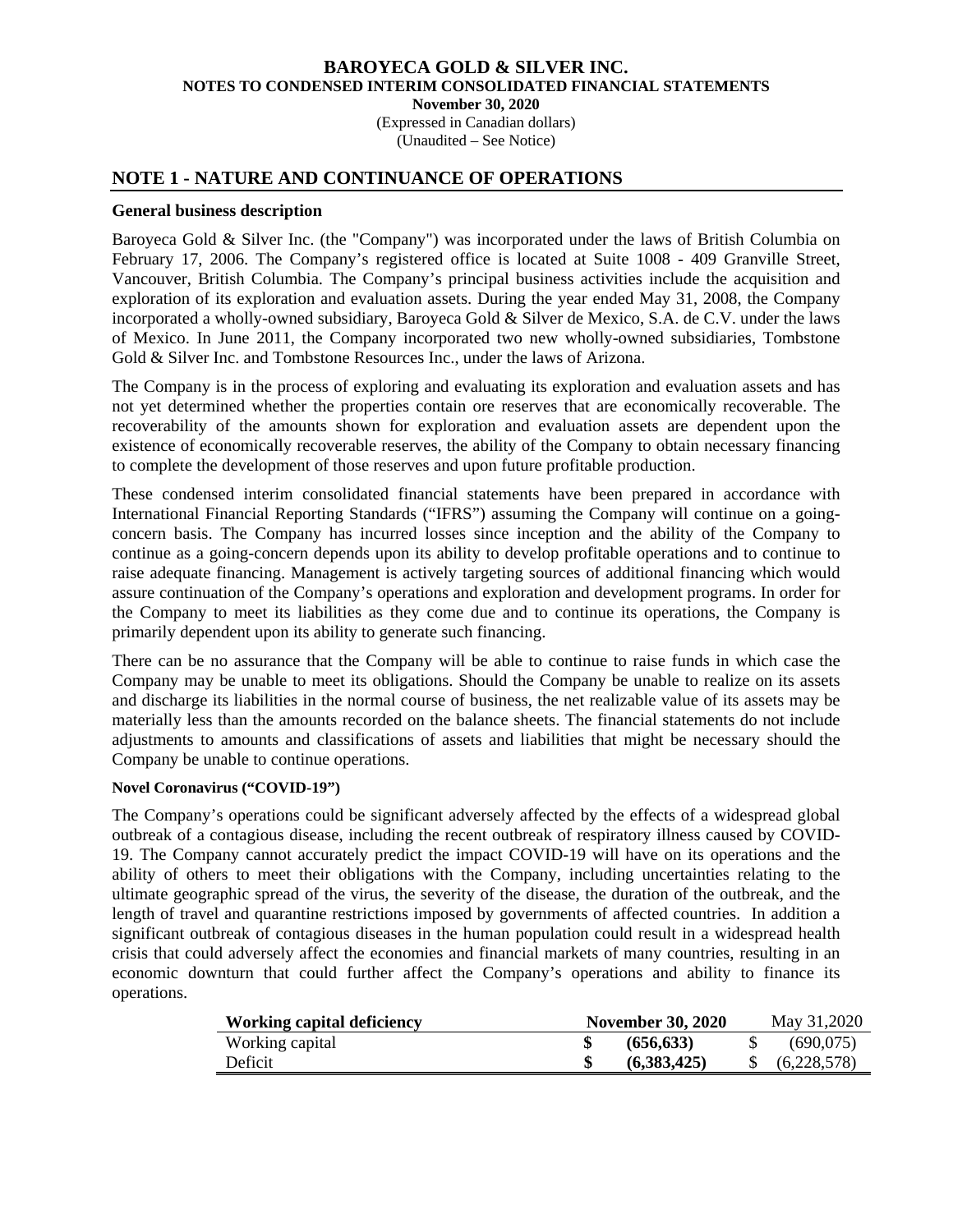(Expressed in Canadian dollars) (Unaudited – See Notice)

The condensed interim consolidated financial statements were authorized for issue by the Board of Directors on January 29, 2021**.** 

# **NOTE 2 – BASIS OF PREPARATION**

### **Statement of Compliance and Conversion to IFRS**

These consolidated financial statements have been prepared in accordance with International Financial Reporting Standards ("IFRS), as issued by the International Accounting Standards Board ("IASB") and Interpretations of the IFRS Interpretations Committee ("IFRIC").

The consolidated financial statements have been prepared on the historical cost basis except for certain financial instruments, which are measured at fair value, as explained in the accounting policies set out in Note 3. In addition, these consolidated financial statements have been prepared using the accrual basis of accounting, except for certain cash flow information.

#### **Principles of Consolidation**

These consolidated financial statements include the accounts of the Company and its wholly-owned subsidiary, Boroyeca Gold & Silver de Mexico, S.A. de C.V. (the "Mexican Subsidiary"). All intercompany transactions were eliminated upon consolidation.

The accounts for Tombstone Gold & Silver Inc. and Tombstone Resources Inc. (collectively the "US Subsidiaries") had been deconsolidated from the consolidated financial statements for its year ended May 31, 2020 as the Company had entered into agreements subsequent to the year end to dispose of these US Subsidiaries. On September 25, 2020, in settlement of an outstanding loan for which the shares of these US subsidiaries had been provided as security, the Company transferred the shares of the US subsidiaries to the lender in settlement of the outstanding debt. See also Note 11 - Loan Payable herein. The Company has deconsolidated the US Subsidiaries as of May 31, 2020 and reclassified these investments as Investments to be Disposed Of. The Company also wrote down these investments to its nominal value of \$2 during the year ended May 31, 2020.

#### **Use of Estimates and Significant Accounting Judgements**

The preparation of consolidated financial statements in accordance with IFRS often requires management to make estimates about and apply assumptions or subjective judgment to future events and other matters that affect the reported amounts of the Company's assets, liabilities, expenses and related disclosures. Assumptions, estimates and judgments are based on historical experience, expectations, current trends and other factors that management believes to be relevant at the time at which the Company's consolidated financial statements are prepared.

Management reviews, on a regular basis, the Company's accounting policies, assumptions, estimates and judgments in order to ensure that the consolidated financial statements are presented fairly and in accordance with IFRS.

Critical accounting estimates and judgments are those that have a significant risk of causing material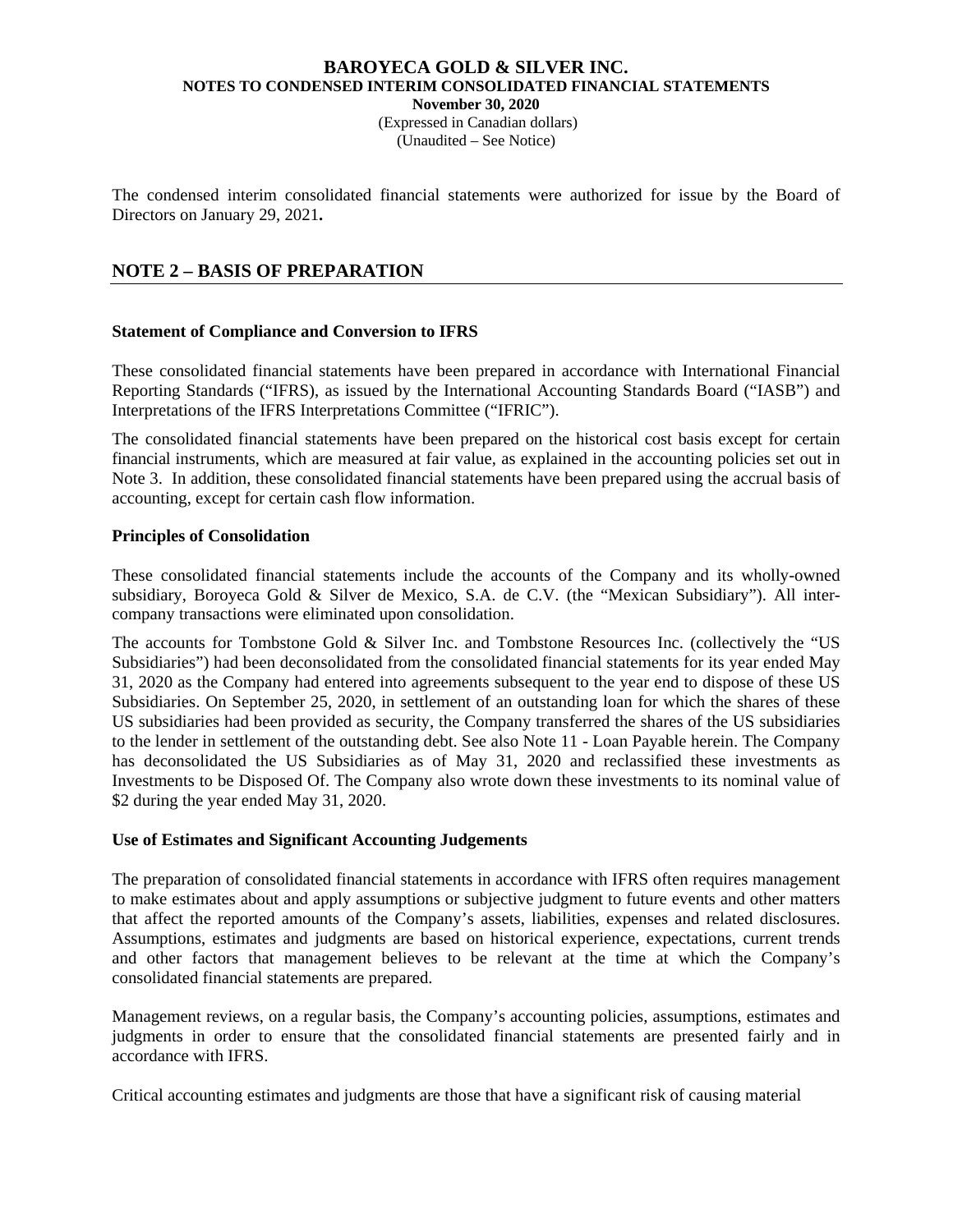(Expressed in Canadian dollars) (Unaudited – See Notice)

# **NOTE 2 – BASIS OF PREPARATION – CONT'D**

#### **Use of Estimates and Significant Accounting Judgements - Cont'd**

adjustment and are often applied to matters or outcomes that are inherently uncertain and subject to change. As such, management cautions that future events often vary from forecasts and expectations and that estimates routinely require adjustment.

Management considers the following areas to be those where critical accounting policies affect the significant judgments and estimates used in the preparation of the Company's consolidated financial statements.

#### *Critical judgments in applying accounting policies*

The preparation of these consolidated financial statements requires management to make judgments regarding the going concern of the Company, as discussed in Note 1, as well as the determination of functional currency. The functional currency is the currency of the primary economic environment in which an entity operates. The functional currency of the Company and its Mexican Subsidiary has been determined to be the Canadian dollar. Effective June 1, 2013, the Company has determined that the functional currency of its US subsidiaries is the United States dollar.

### **Significant Estimates**

#### *Carrying value and recoverability of exploration and evaluation assets*

The carrying amount of Company's exploration and evaluation assets does not necessarily represent present or future values, and the Company's exploration and evaluation assets have been accounted for under the assumption that the carrying amount will be recoverable. Recoverability is dependent on various factors, including the discovery of economically recoverable reserves, the ability of the Company to obtain the necessary financing to complete the development and upon future profitable production or proceeds from the disposition of the mineral properties themselves. Additionally, there are numerous geological, economic, environmental and regulatory factors and uncertainties that could impact management's assessment as to the overall viability of its properties or to the ability to generate future cash flows necessary to cover or exceed the carrying value of the Company's mineral properties.

To the extent that any of management's assumptions change, there could be a significant impact on the Company's future financial position, operating results and cash flows.

#### *Fair value of stock options and warrants*

Determining the fair value of warrants and stock options requires judgments related to the choice of a pricing model, the estimation of stock price volatility, the expected forfeiture rate and the expected term of the underlying instruments. Any changes in the estimates or inputs utilized to determine fair value could result in a significant impact on the Company's future operating results or on other components of shareholders' equity.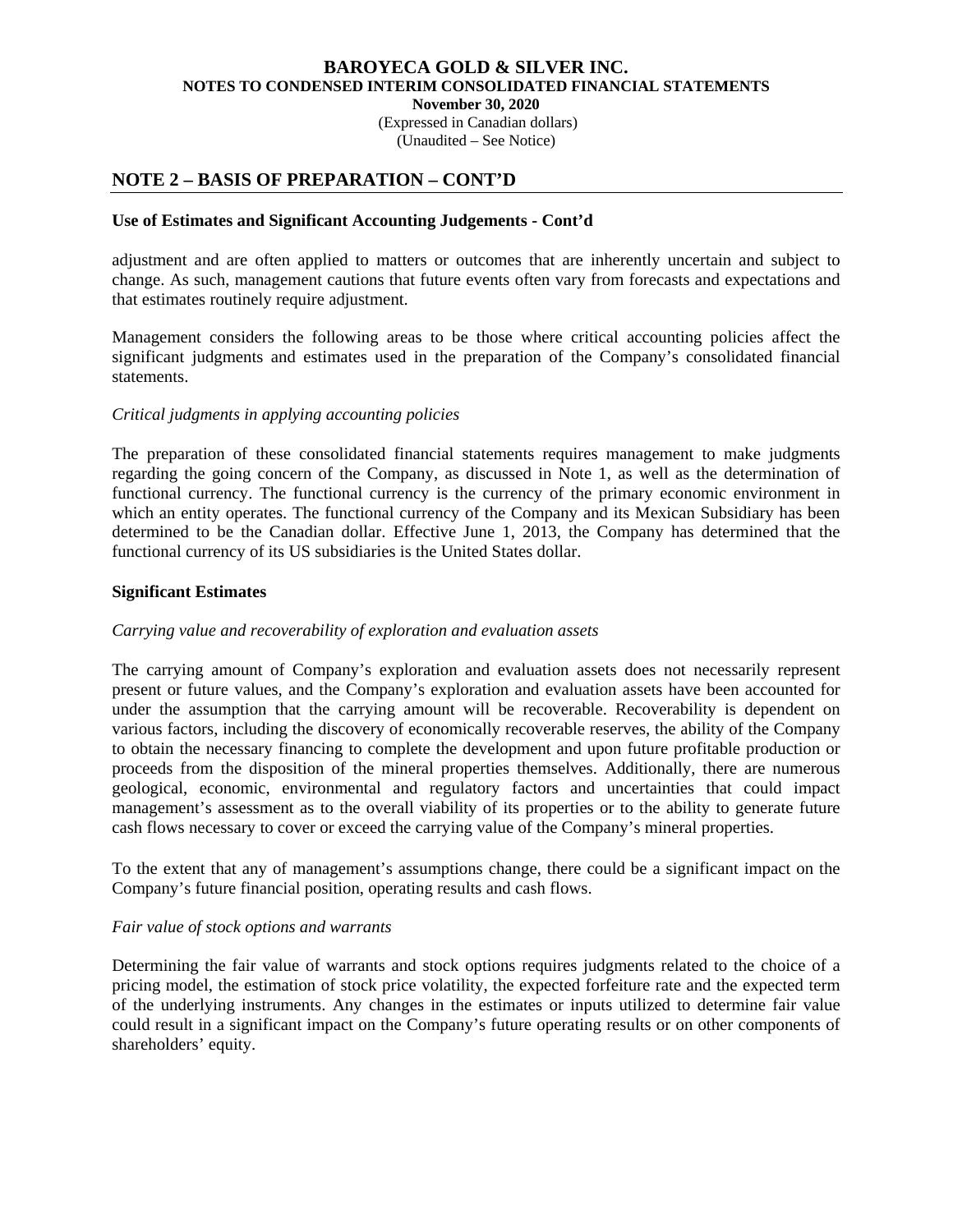(Expressed in Canadian dollars) (Unaudited – See Notice)

## **NOTE 2 – BASIS OF PREPARATION – CONT'D**

#### *Income taxes*

The estimation of income taxes includes evaluating the recoverability of deferred tax assets based on an assessment of the Company's ability to utilize the underlying future tax deductions against future taxable income prior to expiry of those deductions. Management assesses whether it is probable that some or all of the deferred income tax assets will not be realized. The ultimate realization of deferred tax assets is dependent upon the generation of future taxable income, which in turn is dependent upon the successful discovery, extraction, development and commercialization of mineral reserves. To the extent that management's assessment of the Company's ability to utilize future tax deductions changes, the Company would be required to recognize more or fewer deferred tax assets, and future income tax provisions or recoveries could be affected.

# **NOTE 3 – SIGNIFICANT ACCOUNTING POLICIES**

### **Foreign currency translation**

The functional currency is the currency of the primary economic environment in which the entity operates and has been determined for each entity within the Company. The functional currency of the Company and its Mexican Subsidiary is the Canadian dollar.

Transactions occurring in currencies other than the functional currency of the entity recorded at exchange rates prevailing on the dates of the transactions. At the end of each reporting period, the monetary assets and liabilities that are denominated in foreign currencies are translated at the rate of exchange at the date of the statement of financial position while non-monetary assets and liabilities are translated at historical rates. Revenues and expenses are translated at the exchange rates approximating those in effect on the date of the transactions. Exchange gains and losses arising on translation are included in the statement of operations and comprehensive loss.

#### **Cash and cash equivalents**

Cash is comprised of cash on hand and demand deposits. Cash equivalents are short-term, highly liquid investments with original maturities of three months or less that are readily convertible to known amounts of cash and which are subject to an insignificant risk of change in value. As at November 30, 2020 and May 31, 2020 there were no cash equivalents.

### **Equipment**

Equipment is recorded at cost less accumulated depreciation and impairment charges. Such cost consists of the purchase price, any costs directly attributable to bringing the equipment to the location and condition necessary for its intended used. Depreciation of equipment is calculated on a straight-line basis over the estimated useful lives as follows:

- mining equipment: 5 to 15 years
- Office equipment: 5 years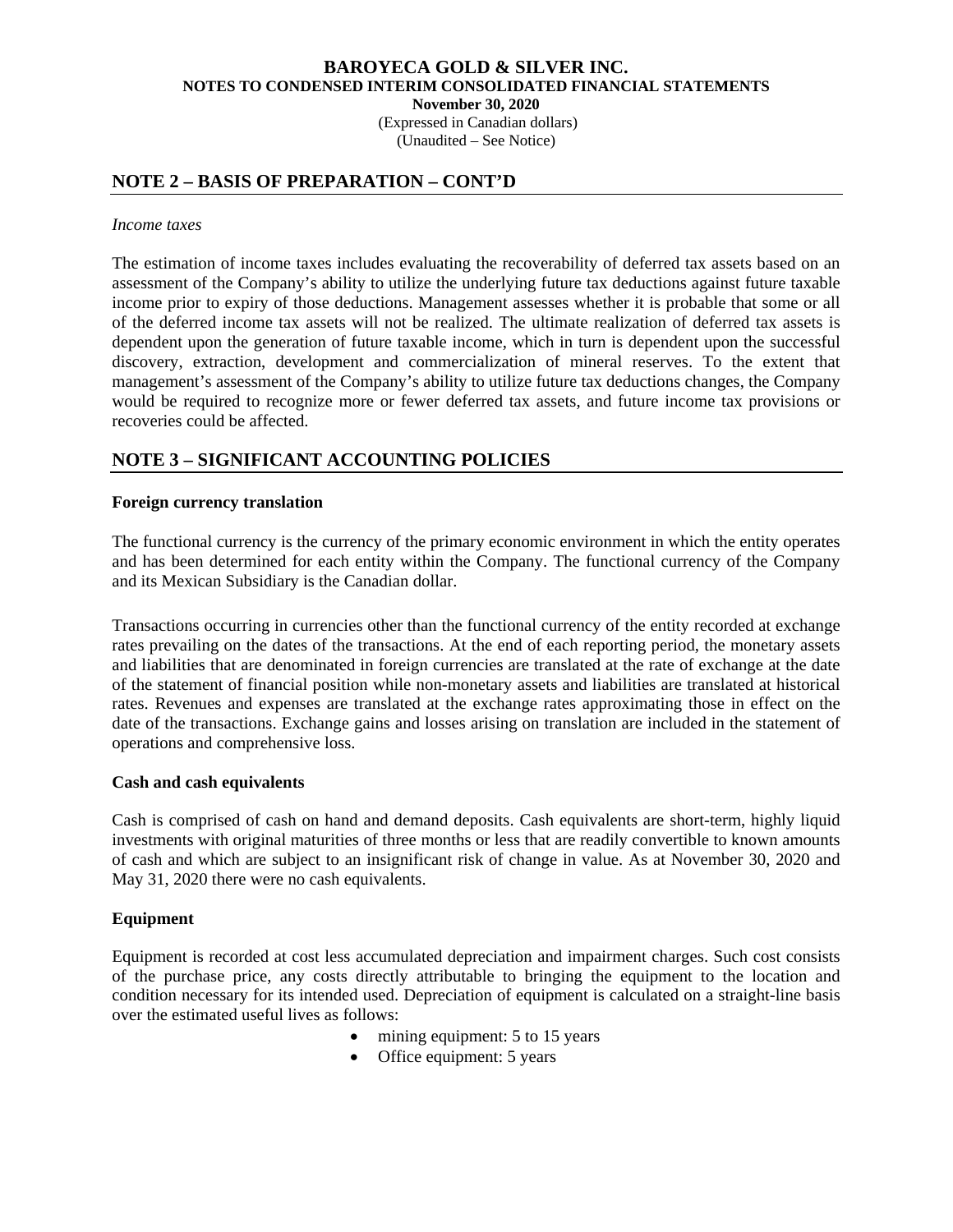(Expressed in Canadian dollars) (Unaudited – See Notice)

### **NOTE 3 – SIGNIFICANT ACCOUNTING POLICIES – CONT'D**

#### **Equipment - Cont'd**

The assets' residual values, useful lives and methods of depreciation are reviewed at each financial year end and adjusted if appropriate.

### **Exploration and evaluation assets**

Costs incurred before the Company has obtained the legal rights to explore an area are expensed as incurred. All costs related to the acquisition, exploration and evaluation of exploration and evaluation assets are capitalized by property. If economically recoverable ore reserves are developed, capitalized costs of the related property are reclassified as resource assets and amortized using the unit of production method. When a property is abandoned, all related costs are written off to operations. If, after management review, it is determined that the carrying amount of a resource property is impaired, that property is written down to its estimated net realizable value. A resource property is reviewed for impairment at each financial statement date or whenever events or changes in circumstances indicate that its carrying amount may not be recoverable. Interest on borrowings incurred to finance resource assets is capitalized until the asset is capable of carrying out its intended use.

From time to time the Company may acquire or dispose of a resource property pursuant to the terms of an option agreement. As the options are exercisable entirely at the discretion of the optionee, the amounts payable or receivable are not recorded. Option payments are recorded as property costs or recoveries when the payments are made or received.

The amounts shown for resource properties do not necessarily represent present or future values. Their recoverability is dependent upon the discovery of economically recoverable reserves, the ability of the Company to obtain the necessary financing and permitting to complete the development and future profitable production or proceeds from the disposition thereof.

Revenues from saleable material produced during the exploration phase are applied as a reduction to capitalized exploration and evaluation assets.

### **Provision for environmental rehabilitation**

The Company recognizes liabilities for statutory, contractual, constructive or legal obligations associated with the retirement of property and equipment, or site closure or reclamation activities when those obligations result from the acquisition, construction, development or normal operation of the assets. The net present value of future rehabilitation cost estimates arising from site preparation work is capitalized to exploration and evaluation assets along with a corresponding increase in the rehabilitation provision in the year incurred. Discount rates using a pre-tax rate that reflect the time value of money are used to calculate the net present value. The rehabilitation asset is depreciated on the same basis as resource assets.

The Company's estimates of reclamation costs could change as a result of changes in regulatory requirements, discount rates and assumptions regarding the amount and timing of the future expenditures. These changes are recorded directly to resource assets with a corresponding entry to the rehabilitation provision. The Company's estimates are reviewed annually for changes in regulatory requirements, discount rates, effects of inflation and changes in estimates.

For the periods presented, the Company has determined that it has no significant provision for environmental rehabilitation.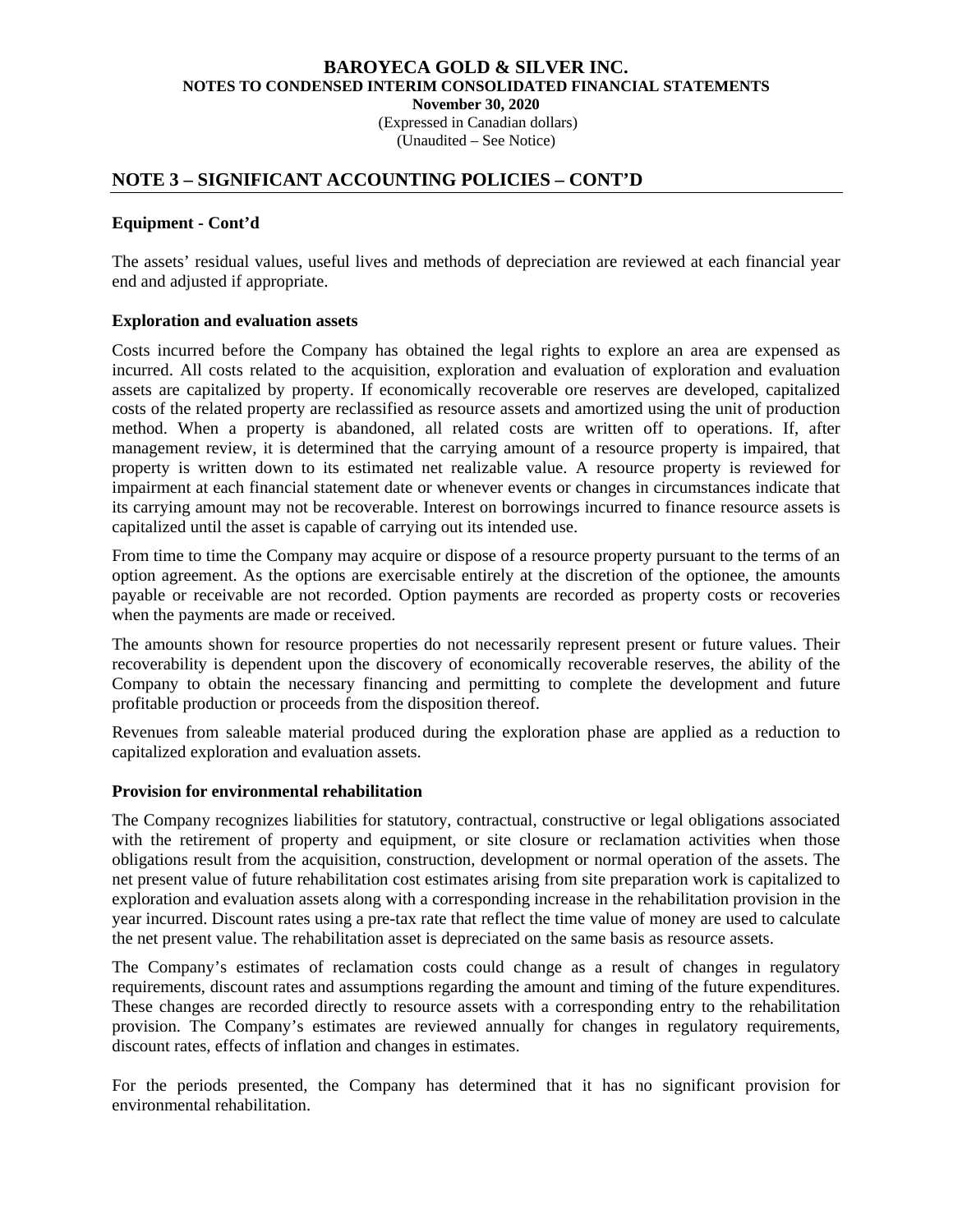(Expressed in Canadian dollars) (Unaudited – See Notice)

# **NOTE 3 – SIGNIFICANT ACCOUNTING POLICIES – CONT'D**

#### **Impairment**

The Company reviews and evaluates its property, including exploration and evaluation assets, and equipment for indications of impairment when events or changes in circumstances indicate that the related carrying amount may not be recoverable or at least at the end of each reporting period. The asset's recoverable amount is estimated if an indication of impairment exists.

Impairment loss is recognized when the carrying amount of an asset exceeds its recoverable amount. For an asset that does not generate largely independent cash inflows, the recoverable amount is determined for the cash- generating unit to which the asset belongs. The cash-generating unit is the smallest identifiable group of assets that generates cash inflows that are largely independent of the cash inflows of other assets or groups of assets. Future cash flows are estimated based on expected future production, commodity prices, operating costs and capital costs.

The recoverable amount is the greater of the asset's fair value less costs to sell and value in use. In assessing value in use, the estimated future cash flows are discounted to their present value using a pretax discount rate that reflects the current market assessment of the time value of money and the risks specific to the asset.

Impairment losses reducing the carrying value to the recoverable amount are recognized in profit and loss. An impairment loss is reversed if there is an indication that there has been a change in the estimates used to determine the recoverable amount. An impairment loss is reversed only to the extent that the asset's carrying amount does not exceed the carrying amount that would have been determined, net of depreciation, if no impairment loss had been recognized.

#### **Share-based payments**

The Company grants stock options to acquire common shares of the Company to directors, officers, employees and consultants. An individual is classified as an employee when the individual is an employee for legal or tax purposes, or provides services similar to those performed by an employee.

The fair value of stock options is measured on the date of grant, using the Black-Scholes option pricing model, and is recognized over the vesting period of options granted as both share-based compensation expense and reserves. Consideration paid for the shares on the exercise of stock options is credited to capital stock, and the reserve account is reduced. The share-based compensation expense includes a forfeiture estimate, which is revised for actual forfeitures in subsequent periods.

In situations where equity instruments are issued to non-employees and some or all of the goods or services received by the entity as consideration cannot be specifically identified, they are measured at fair value of the share-based payment. Otherwise, share-based payments are measured at the fair value of goods or services received.

#### **Income taxes**

Income tax on profit or loss for the year comprises of current and deferred tax. Current tax is the expected tax paid or payable on the taxable income for the year, using tax rates enacted or substantively enacted at the statement of financial position date, and any adjustment to tax paid or payable in respect of previous years.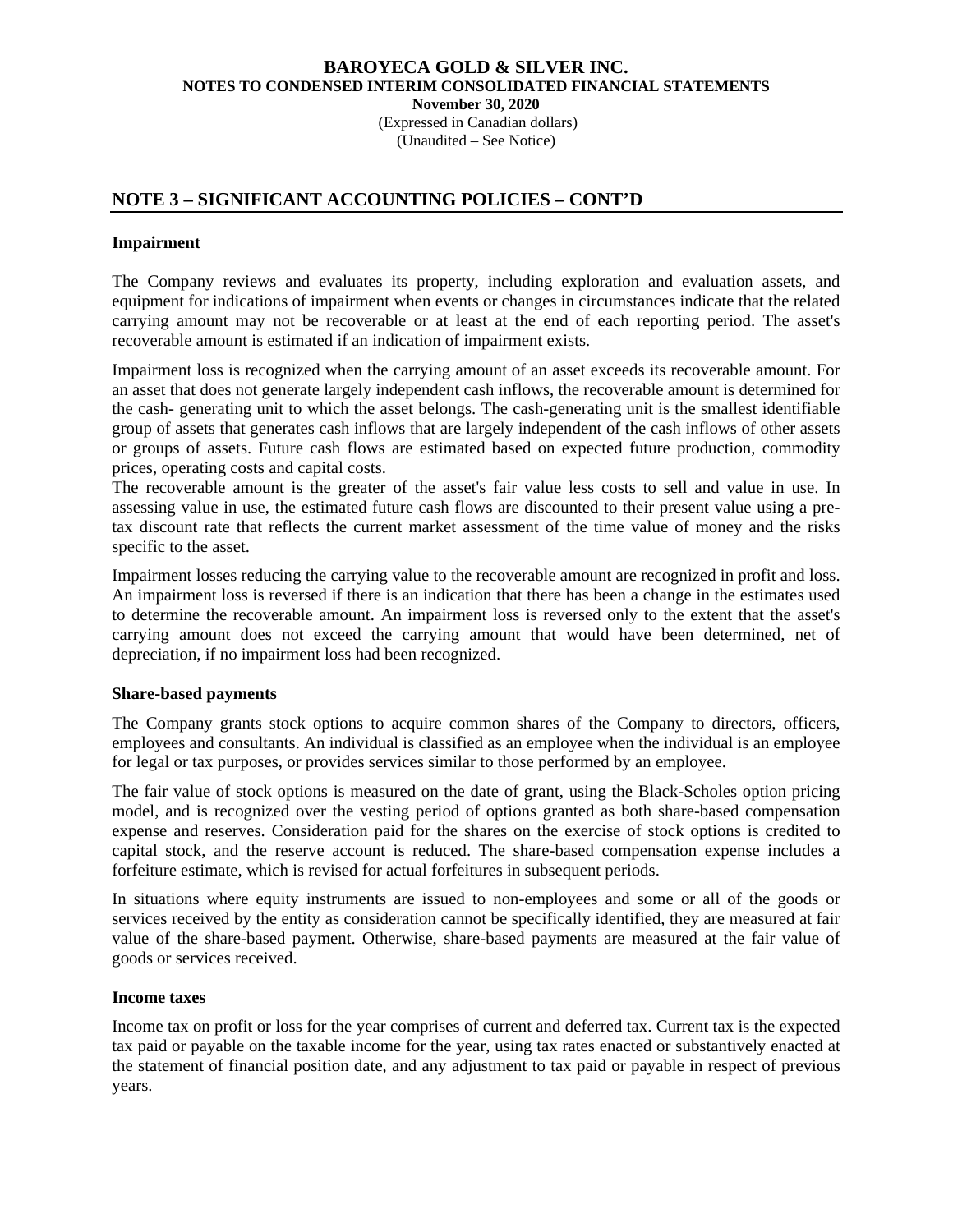(Expressed in Canadian dollars) (Unaudited – See Notice)

### **NOTE 3 – SIGNIFICANT ACCOUNTING POLICIES – CONT'D**

#### **Income taxes – cont'd**

Deferred tax is recorded using the liability method, providing for temporary differences between the carrying amounts of assets and liabilities for financial reporting purposes and the amounts used for taxation purposes.

A deferred tax asset is recognized only to the extent that it is probable that future taxable profits will be available against which the asset can be utilized. Deferred tax assets are reduced to the extent that it is no longer probable that the related tax benefit will be realized. The effect on deferred tax assets and liabilities of a change in income tax rates is recognized in the period that includes the date of the enactment or substantive enactment of the change. Deferred tax assets and liabilities are presented separately except where there is a right of set-off within fiscal jurisdictions.

### **Earnings (loss) per share**

Basic loss per share is computed by dividing the loss for the period by the weighted average number of common shares outstanding during the period.

For diluted per share computations, assumptions are made regarding potential common shares outstanding during the period. The weighted average number of common shares is increased to include the number of additional common shares that would be outstanding if, at the beginning of the period, or at time of issuance, if later, all options and warrants are exercised. Proceeds from exercise are used to purchase the Company's common shares at their average market price during the period, thereby reducing the weighted average number of common shares outstanding. If these computations prove to be anti-dilutive, diluted loss per share is the same as basic loss per share.

#### **Company as a lessee**

A lease is classified at the inception date as a finance lease or an operating lease. A lease that does not transfer substantially all the risks and rewards of ownership of an asset to the Company is classified as an operating lease.

Operating lease payments are recorded as deferred exploration and evaluation expenses on a straight-line basis over the lease term where the leased asset is used for the acquisition exploration and evaluation of exploration and evaluation assets. Otherwise, the lease payments are recognized as an operating expense in the Statement of Operation on a straight-line basis over the lease term.

#### **Financial Instruments**

IFRS 9, "Financial Instruments" replaces IAS 39, "Financial Instruments: Recognition and Measurement" and is effective for annual periods beginning on or after January 1, 2018. The Company applied the new standard retrospectively as of June 1, 2018. The adoption of IFRS 9 did not result in any change in recognition or measurement of any of the Company's financial instruments on transition.

The new standard contains three principal classification categories for financial assets: measured at amortized cost, fair value through other comprehensive income ("FVOCI") and fair value through profit or loss ("FVTPL"). The previous IAS 39 categories for financial assets of held to maturity, loans and receivables and available for sale have been eliminated. IFRS 9 bases the classification of financial assets on the business model for managing the financial asset and the characteristics of the contractual cash flows. There were no changes to measurement categories for financial liabilities.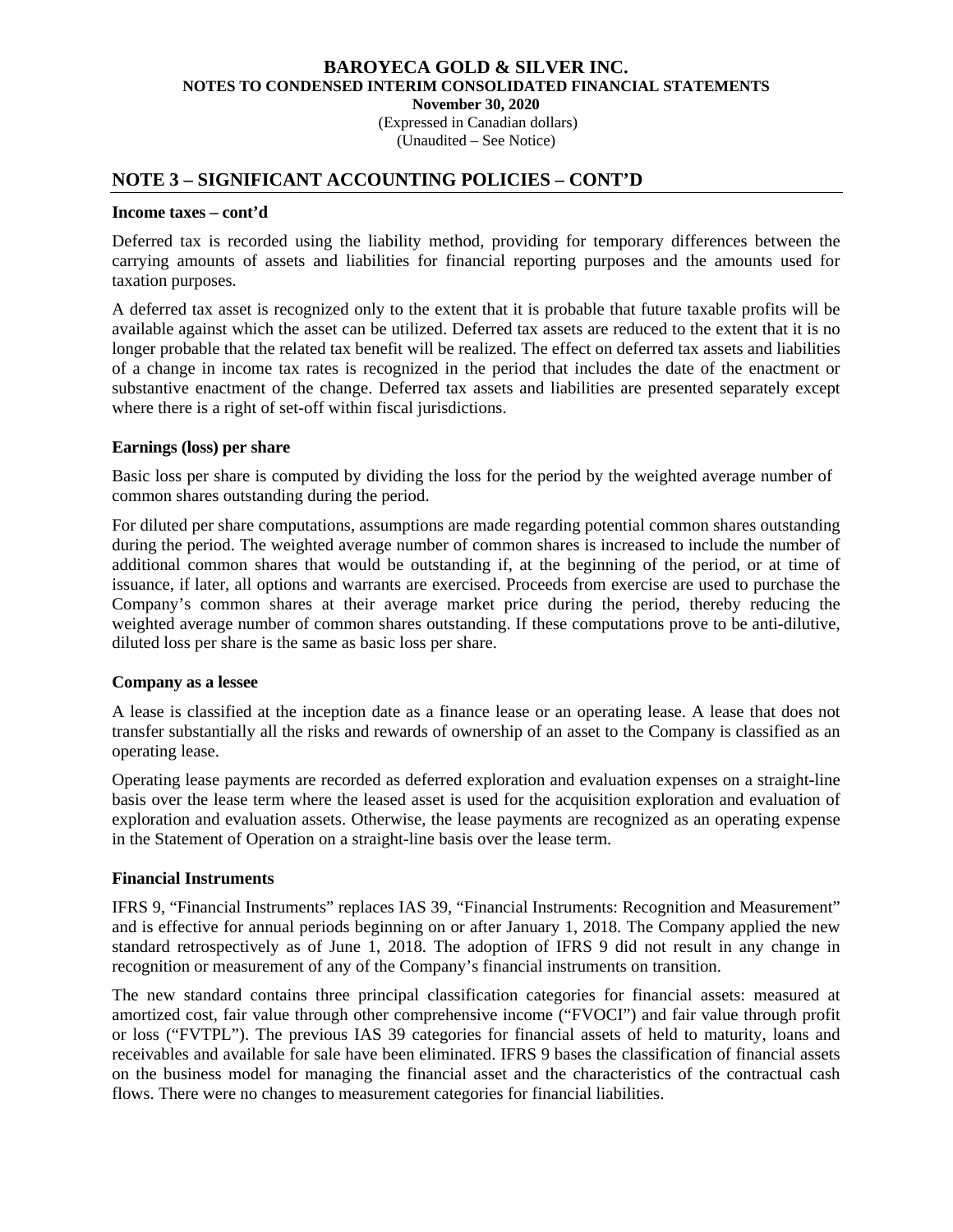(Expressed in Canadian dollars) (Unaudited – See Notice)

## **NOTE 3 – SIGNIFICANT ACCOUNTING POLICIES – CONT'D**

#### **Financial Instruments-cont'd**

IFRS 9 also introduces an expected credit loss model for evaluation impairment of financial assets. The credit loss model groups receivables based on similar credit risk characteristics. The expected credit loss model applies to the Company's trade and other receivables.

 The Company has classified its cash as FVTPL. The Company's amounts receivable and due from related parties are classified as amortized cost. The Company's accounts payable and accrued liabilities, due to related parties, advance payable and loan payable are classified as amortized cost.

The Company adopted the new standard on a modified retrospective basis, applying a practical expedient that provides transitional relief to contracts completed before January 1, 2018. The Company has evaluated the impact of applying IFRS 9 and has concluded that the adoption of the standard did not have a material impact on the condensed interim consolidated financial statements.

#### *Revenue recognition*

Effective April 1, 2018, the Company adopted IFRS 15, "Revenue from Contracts with Customers". IFRS 15 establishes a single, five-step model to be applied to all contracts with customers and two approaches to recognizing revenue; at a point in time or over time. The standard requires an entity to recognize revenue that reflects the transfer of goods and services for the amount it expects to receive when control has been transferred to the customer.

The Company adopted the new standard on a modified retrospective basis, applying a practical expedient that provides transitional relief to contracts completed before January 1, 2018. The Company has evaluated the impact of applying IFRS 15, and has concluded that the adoption of the standard did not have a material impact on the condensed interim consolidated financial statements.

#### *Fair value hierarchy*

The Company uses the following hierarchy for determining and disclosing the fair value of the financial instruments by valuation technique:

- i) Level 1– Applies to assets or liabilities for which there are quoted prices inactive markets for identical assets or liabilities.
- ii) Level 2– Applies to assets or liabilities for which there are inputs other than quoted prices included in Level 1 that are observable for the asset or liability, either directly such as quoted prices for similar assets or liabilities inactive markets or indirectly such as quoted prices for identical assets or liabilities in markets within sufficient volume or infrequent transactions.

iii)Level 3–Applies to assets or liabilities for which there are unobservable market data.

Cash and the short-term deposit have been measured at fair value using Level 1 inputs.

#### **Comprehensive income (loss)**

Comprehensive income (loss) consists of net income (loss) and other comprehensive income (loss) and represents the change in shareholders' equity which results from transactions and events from sources other than the Company's shareholders. The Company's translation of its US Subsidiaries into Canadian dollars is the only item currently affecting comprehensive income (loss) for the period presented.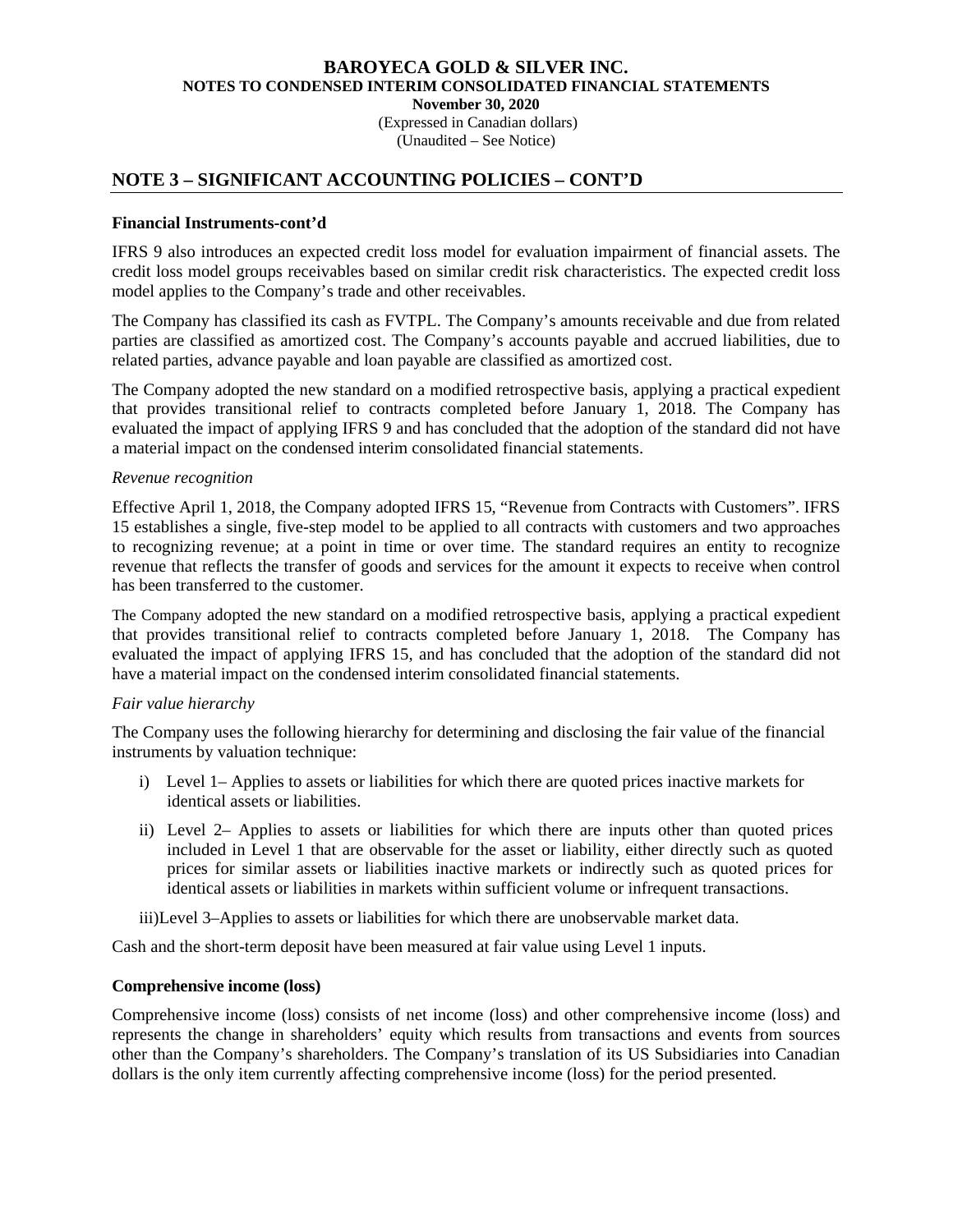(Expressed in Canadian dollars) (Unaudited – See Notice)

### **NOTE 3 – SIGNIFICANT ACCOUNTING POLICIES – CONT'D**

#### **New accounting standards adopted**

#### **IFRS 16 - Leases**

The Company has adopted IFRS 16, Leases. IFRS 16 supersedes IAS 17 Leases, IFRIC 4 Determining whether an Arrangement contains a Lease, SIC-15 Operating Leases-Incentives and SIC-27 Evaluating the Substance of Transactions Involving the Legal and Form of a Lease. The standard sets out the principles for the recognition, measurement, presentation and disclosure of leases and requires lessees to recognize most leases on the balance sheet.

The Company adopted IFRS 16 using the modified retrospective method of adoption with the date of initial application of 1 June 2019. Under this method, the standard is applied retrospectively with the cumulative effect of initially applying the standard recognized at the date of initial application. The Company elected to use the transition practical expedient to not reassess whether a contract is, or contains a lease at 1 June 2019. Instead, the Company applied the standard only to contracts that were previously identified as leases applying IAS 17 and IFRIC 4 at the date of initial application. As the leased equipment was included in the deconsolidated US Subsidiaries, the application of IFRS 16, Leases had no impact to the Company's consolidated financial statements.

#### *Leases previously accounted for as operating leases*

The Company recognized right-of-use assets and lease liabilities for those leases previously classified as operating leases, except for short-term leases and leases of low-value assets. The right-of-use assets for most leases were recognized based on the carrying amount as if the standard had always been applied, apart from the use of incremental borrowing rate at the date of initial application. In some leases, the right-of-use assets were recognized based on the amount equal to the lease liabilities, adjusted for any related prepaid and accrued lease payments previously recognized. Lease liabilities were recognized based on the present value of the remaining lease payments, discounted using the incremental borrowing rate at the date of initial application.

The Company also applied the available practical expedients wherein it:

#### *Leases*

- Used a single discount rate to a portfolio of leases with reasonably similar characteristics
- Applied the short-term leases exemptions to leases with lease term that ends within 12 months of the date of initial application
- Excluded the initial direct costs from the measurement of the right-of-use asset at the date of initial application
- Used hindsight in determining the lease term where the contract contained options to extend or terminate the lease

#### *i. Right-of-use assets*

The Company recognizes right-of-use assets at the commencement date of the lease (i.e., the date the underlying asset is available for use). Right-of-use assets are measured at cost, less any accumulated depreciation and impairment losses, and adjusted for any remeasurement of lease liabilities. The cost of right-of-use assets includes the amount of lease liabilities recognized, initial direct costs incurred, and lease payments made at or before the commencement date less any lease incentives received. Right-of-use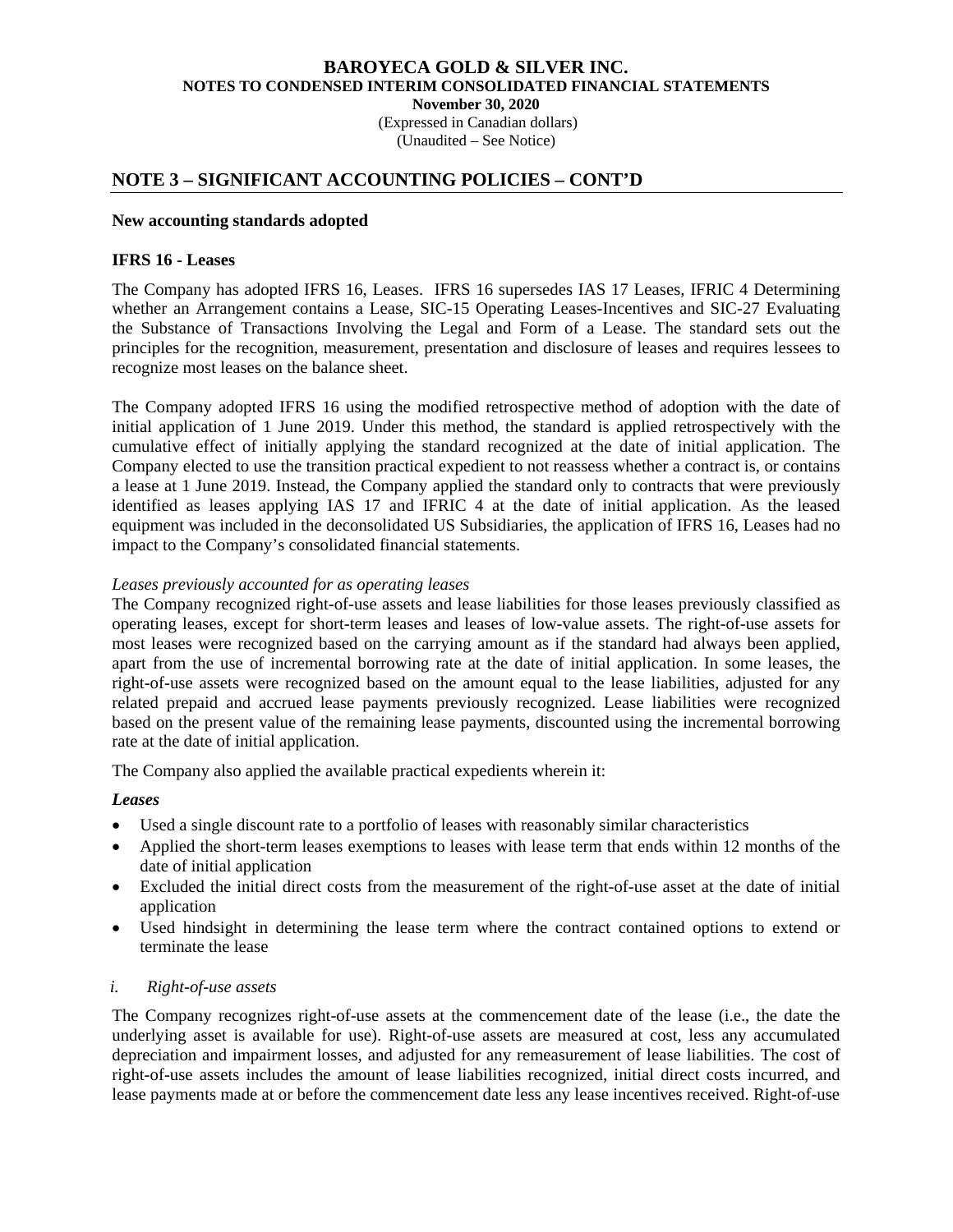(Expressed in Canadian dollars) (Unaudited – See Notice)

### **NOTE 3 – SIGNIFICANT ACCOUNTING POLICIES – CONT'D**

#### **IFRS 16 – Leases (continued)**

assets are depreciated on a straight-line basis over the shorter of the lease term and the estimated useful lives of the assets. If ownership of the leased asset transfers to the company at the end of the lease term or the cost reflects the exercise of a purchase option, depreciation is calculated using the estimated useful life of the asset.

#### *i. Lease liabilities*

At the commencement date, the lease liability is measured as the present value of the lease payments that are not paid at that date. The lease payments are discounted using the interest rate implicit in the lease or if that rate cannot readily be determined, the Company's incremental borrowing rate. If the lease terms are subsequently changed, the present value of the lease liability is remeasured using the revised lease terms and applying the appropriate discount rate to the remaining lease payments. The Company recognizes the amount of the remeasurement of the lease liability as an adjustment to the right-of-use asset. However, of the carrying amount of the right-of-use asset is reduced to zero and there is a further reduction in the measurement of the lease liability, the Company recognizes any remaining amount of the remeasurement in profit or loss.

### *Measurement of Lease Receivable*

At the commencement of a lease, the Company, if acting in capacity as a lessor, will classify the lease as finance lease and recognize a lease receivable at an amount equal to the net investment in the lease if it transfers substantially all the risks and rewards incidental to ownership of an underlying asset or if the lease is a sublease, by reference to the ROU asset arising from the original lease (the "head lease"). A lease is classified as an operating lease if it does not transfer substantially all the risks and rewards incidental to ownership of an underlying asset or the lease is a short-term lease. Cash received from an operating lease is included in other income in the Company's statement of (loss) income on a straight-line basis over the period the lease. The lease receivable is initially measure at the present value of the lease payments remaining at the lease commencement date, discounted at the interest rate implicit in the lease or the Company's incremental borrowing rate if the lease is a sublease. The lease receivable is subsequently measured at amortized cost using the effective interest rate method, and reduced by the amount received and impairment losses, if any.

# **NOTE 4 – EXPLORATION AND EVALUATION ASSETS**

### *Tombstone, Arizona*

Pursuant to a series of agreements, the Company acquired mining claims located in the state of Arizona and the option to acquire two additional parcels of claims contiguous to the group acquired. The Company paid the vendor US\$250,000 for the group of claims purchased and had the option to purchase the second parcel for US\$180,000 and the third parcel for US\$250,000. In September 2011, the Company paid US\$180,000 to exercise the option on the second parcel of claims.

In connection with the option for the third parcel, the Company paid US\$90,000 during the year end May 31, 2012, with the remaining balance of US\$160,000 to be paid. This date was extended indefinitely upon agreement with the vendor.

The Company agreed to issue to the Optionor, as additional consideration, 100,000 common shares upon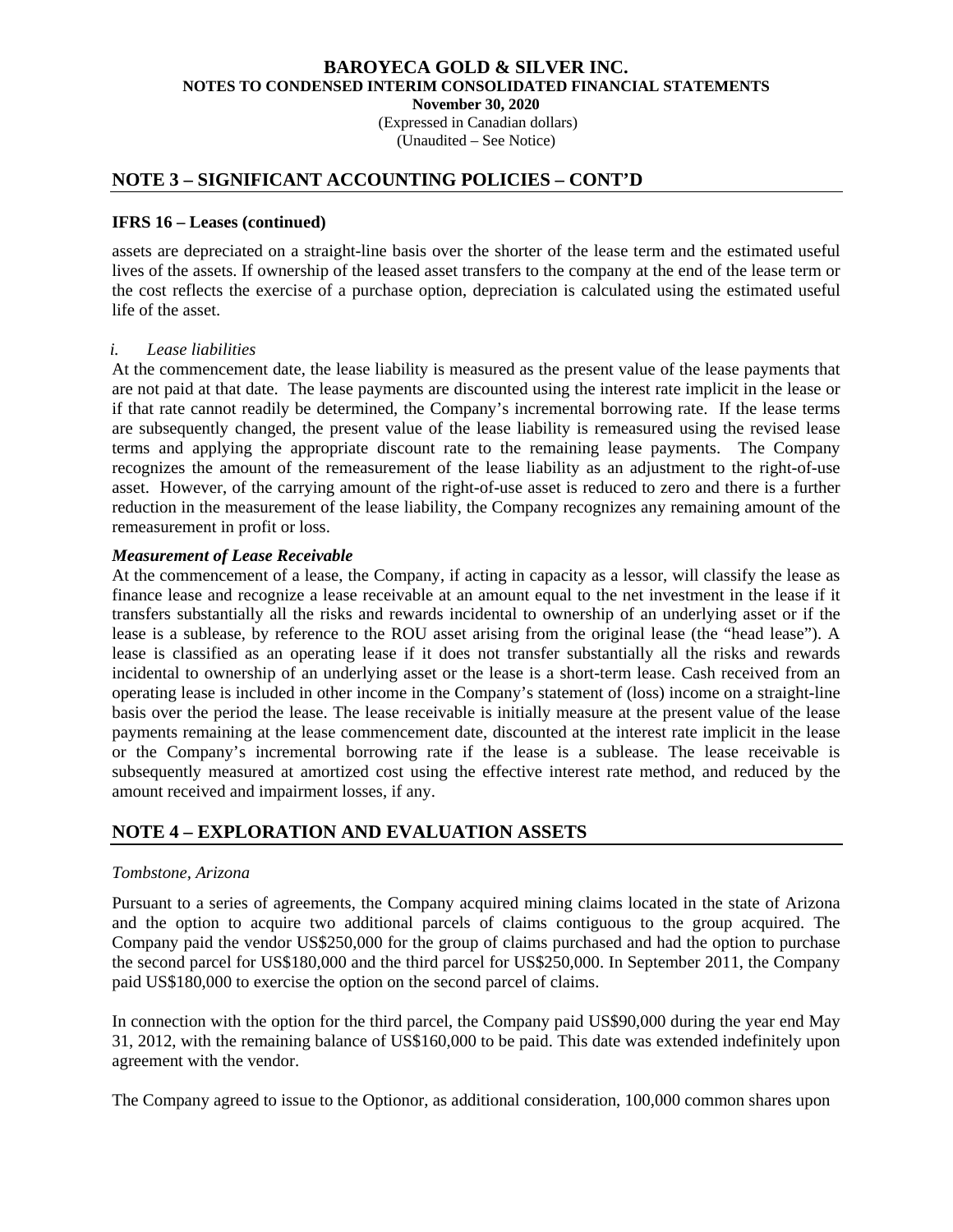(Expressed in Canadian dollars) (Unaudited – See Notice)

# **NOTE 4 – EXPLORATION AND EVALUATION ASSETS – CONT'D**

closing of the purchase and sale of the third parcel of claims. The share issuance will be subject to acceptance for filing by the TSX Venture Exchange.

In conjunction with the acquisition of the claims, the Company agreed to purchase a number of pieces of equipment and an office facility located on the properties that had been used in operations carried out by the vendor for a total of US\$170,000(paid during the year ended May 31, 2012).

The Company also has agreed to pay a finder's fee of up to 390,000 common shares, of which 265,000 were issued in the year ended May 31, 2012, to an individual for introductions and assistance provided to the Company with respect to this acquisition (Note 6). The remaining common shares will be issued to the finder at completion of above mentioned purchase agreement.

To carry out the above property and equipment acquisitions, the Company incorporated two new whollyowned subsidiary companies in Arizona in June 2011 to hold the assets acquired, namely, Tombstone Gold & Silver Inc. and Tombstone Resources Inc. (the "Tombstone Subsidiaries".

During the year ended May 31, 2018, the company entered into an option agreement with Aztec Mineral Corp. ("Aztec") whereby Aztec can acquire a 75% interest in the Tombstone mineral properties held by the Company. To earn an interest in the property, Aztec must incur exploration expenditures of CAD \$1,000,000 on the property (\$350,000 incurred), make cash payments totalling CAD \$100,000 (\$70,000 paid) and issue 1,000,000 Aztec common shares to the Company over a three year period (400,000 shares have been issued).

In 2013, the Company entered into a loan agreement to acquire equipment for its Tombstone operations. The lender required security for the loan and the Company agreed to put up the shares of the Tombstone Subsidiaries as security for the loan. (See Note 11 herein.) The Company was unable to pay the loan when due and on September 25, 2020 the shares of the Tombstone Subsidiaries were transferred to the lender in settlement of the outstanding debt.

#### *Colombia, South America*

During the year end May 31, 2020, the company has entered into 2 option agreements with Malabar Gold Corp ("Malabar") whereby Baroyeca can acquire 100% interest in two mineral properties (Santa Barbara and Falan Property) located in Columbia, South America, along with all of the machinery, equipment, surface rights, license, permits, data and records relating to the properties and held by Malabar.

To earn a 100% interest in Malabar Gold Corp must complete the followings:

• *Santa Barbara Property* 

The Company must make cash payments of \$1,700,000 (\$50,000 paid), issue 7,000,000 Baroyeca common shares and must incur expenditures of \$500,000 on the property over a three year period.

• *Falan Property* 

The Company must make cash payment of \$1,000,000 (\$50,000 paid) and issue 5,000,000 Baroyeca common shares over a three year period.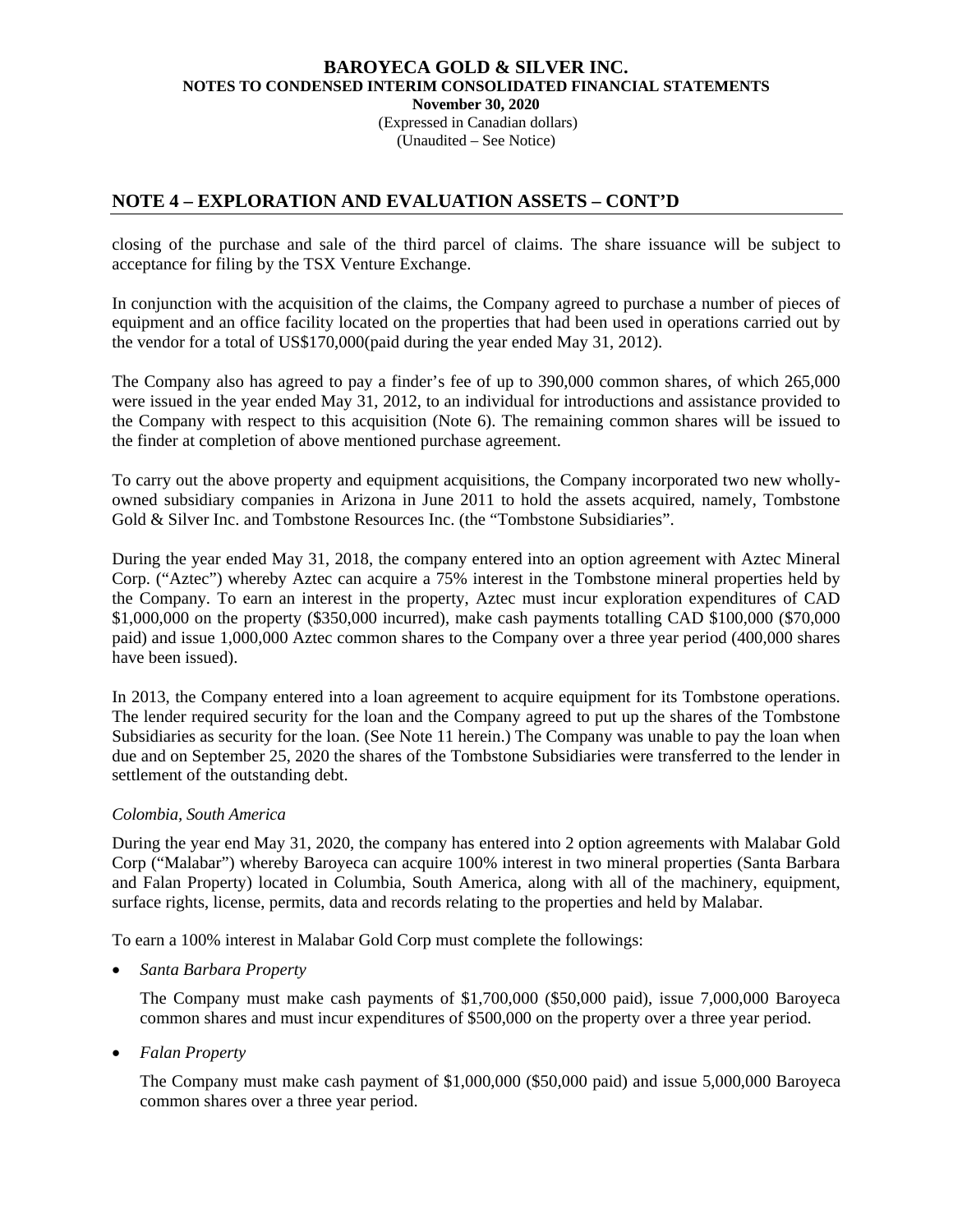(Expressed in Canadian dollars) (Unaudited – See Notice)

## **NOTE 4 – EXPLORATION AND EVALUATION ASSETS – CONT'D**

Total expenditures on the Company's mineral properties are as follows:

|                                                         |    | Tombstone, AZ | Columbia, SA | <b>Total</b> |
|---------------------------------------------------------|----|---------------|--------------|--------------|
| <b>Balance, May 31, 2019</b>                            | \$ | 500,000       | \$           | 500,000      |
| <b>Additions</b>                                        |    |               |              |              |
| Consulting                                              |    | 45,497        |              | 45,497       |
| Contract wages                                          |    | 85,050        |              | 85,050       |
| Equipment rental and repair                             |    | 26,072        |              | 26,072       |
| Equipment lease                                         |    | 79,413        |              | 79,413       |
| Permit, title search and taxes                          |    | 783           |              | 783          |
| Travel and accommodation                                |    | 22,011        |              | 22,011       |
| Vehicle repairs and maintenance                         |    | 19,395        |              | 19,395       |
| Deposit received from option                            |    | (28,677)      |              | (28, 677)    |
| Recovery                                                |    | (162, 392)    |              | (162, 392)   |
| <b>Impairment Loss</b>                                  |    | (319, 644)    |              | (319, 644)   |
| Effect of foreign currency translation                  |    | 12,492        |              | 12,492       |
| Deconsolidation                                         |    | (280,000)     |              | 280,000      |
| Total acquisition and exploration costs during the year |    | 500,000       |              | 500,000      |
| <b>Balance, May 31, 2020</b>                            |    |               |              |              |
| <b>Additions</b>                                        |    |               |              |              |
| Acquisition cost                                        |    |               | 100,000      | 100,000      |
| Consulting                                              |    |               | 20,000       | 20,000       |
| Camp constructions                                      |    |               | 34,210       | 34,210       |
| Effect of foreign currency translation                  |    |               |              |              |
| Total acquisition and exploration costs during the year |    |               | 154,210      | 154,210      |
| <b>Balance, November 30, 2020</b>                       | S  |               | 154,210      | 154,210      |

As of May 31, 2020, the Company deconsolidated the US Subsidiaries and as a result, the amount of total exploration and evaluation assets has become \$Nil.

#### **Title to mineral properties**

Title to mineral properties involves certain inherent risks due to the difficulties of determining the validity of certain mineral titles as well as the potential for problems arising from the frequently ambiguous conveyancing history characteristic of many mineral properties. The Company has investigated title to all of its mineral properties and, to the best of its knowledge, title to all of its properties is in good standing.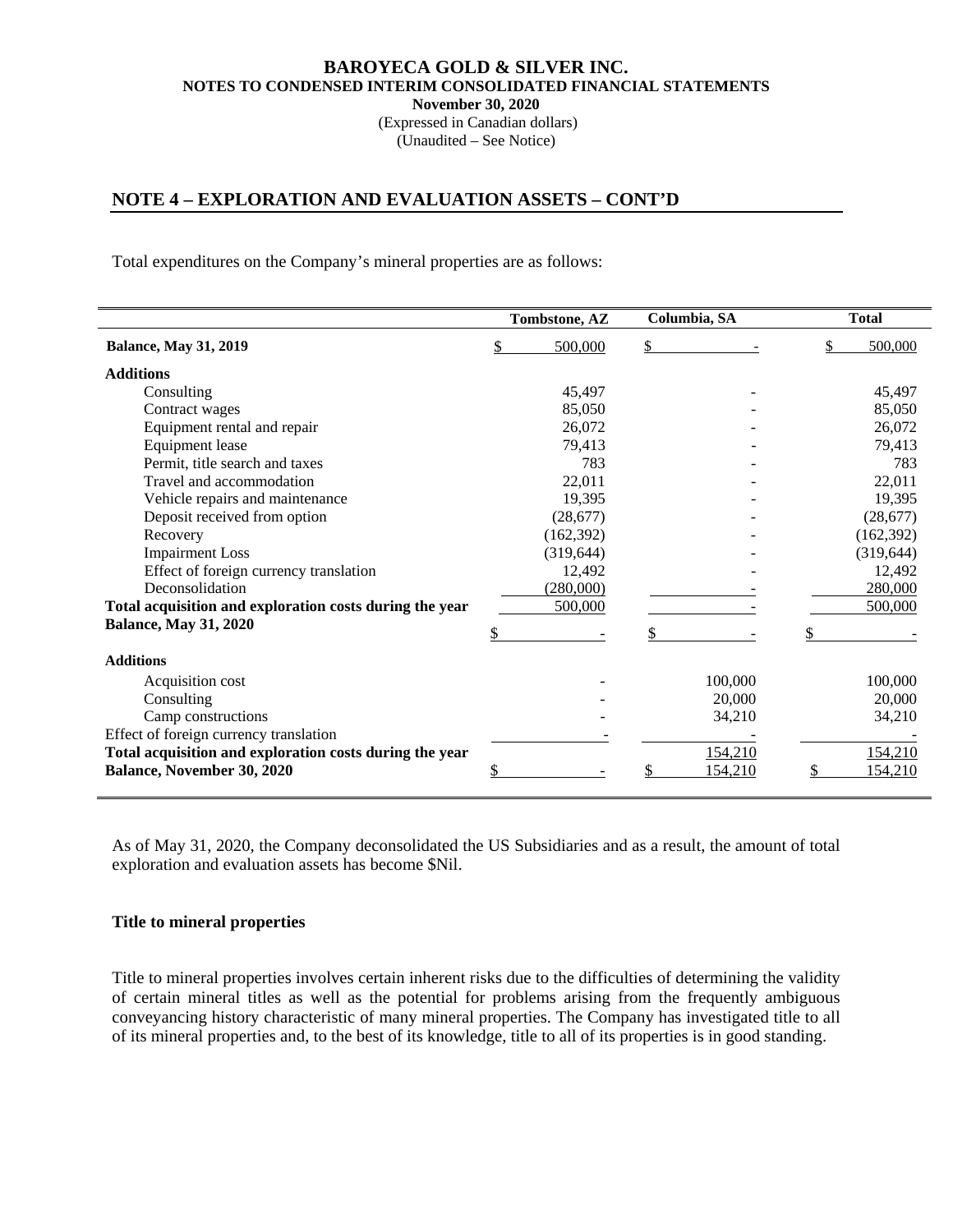(Expressed in Canadian dollars) (Unaudited – See Notice)

# **NOTE 5 – CAPITAL STOCK**

Authorized: An unlimited number of common shares without par value

During the Six months period November 30, 2020, the Company has completed its non-brokered private placement of 2,000,000 shares of its capital stock at \$0.05 per share and 3,000,000 units of its securities at a price of \$0.0825 per unit raising a total of \$347,500 in working capital as follow:

Private placement financing during the six months period November 30, 2020 as follow:

- 2,000,000 common shares at \$0.05 per share were issued.
- 3,000,000 common shares at \$0.825 per share were issued, each common share consisting of one common share and one non-transferable share purchase warrant (a "Warrant"), with each such Warrant entitling the holder to acquire one additional common share of the Company at a price of \$0.165 per share for a period of two years.

During the year ended May 31, 2020, the Company received TSX Venture Exchange approval to consolidate its common shares on June 25, 2019 on the basis of one new common share for every 10 existing common shares of the Company. The consolidation of shares had been reflected retrospectively in these consolidated financial statements.

#### **Stock options**

The Board of Directors is authorized, pursuant to the Company's Stock Option Plan, to grant options to directors, officers, consultants or employees to acquire up to 10% of issued and outstanding common shares. The exercise price of options granted shall not be less than the price permitted by any stock exchange on which the common shares are then listed or other regulatory body having jurisdiction. The options can be granted for a maximum term of 5 years and are subject to such vesting terms and conditions as may be specified by the Board of Directors.

The award of stock options is at the discretion of the Board of Directors. The Company has no formal objectives or criteria and relies on the recommendations of the Board of Directors.

As at November 30, 2020 and May 31, 2020, The Company has no stock options outstanding.

# **NOTE 6 – RELATED PARTY TRANSACTIONS**

#### **Compensation of key management**

Key management includes the Company's directors. Key management compensation for the periods ended November 30, 2020 and November 30, 2019, comprised:

|                 | November 30,<br>2020 | November 30,<br>2019 |
|-----------------|----------------------|----------------------|
| Management fees | 15,000               | 30,000               |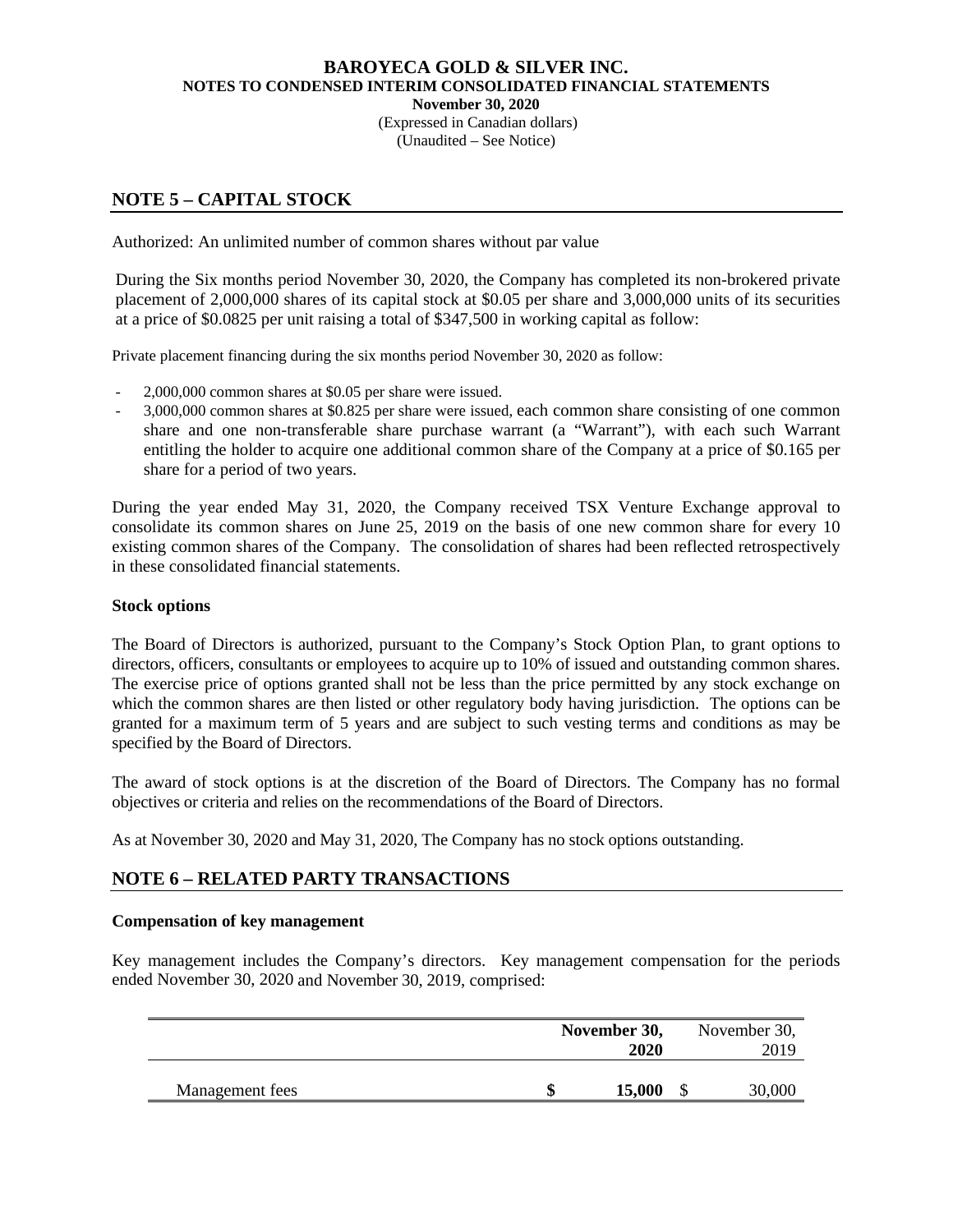(Expressed in Canadian dollars) (Unaudited – See Notice)

## **NOTE 6 – RELATED PARTY TRANSACTIONS – CONT'D**

#### **Other related party transactions**

In addition to the compensation paid to directors, the Company had the following transactions with related parties:

- a) The Company paid or accrued management fees of \$15,000 (November 30, 2019 \$15,000) to a company controlled by a director. As of November 30, 2020, \$114,000 (May 31, 2020 – 99,000) was payable to this company and is included in accounts payable and accrued liabilities. The Company has entered into a debts settlement agreement with this party in July 2020 to settle all existing debts as of May 31, 2020 by issuing 1,200,000 common shares of the Company at \$0.0825 for a total of \$99,000 and forgive the remaining balance of \$378,500 which was included as gain on writing off of debts
- b) The Company incurred legal fees of \$48,250 (November 30, 2019 \$13,825) to a director of the Company. As at November 30, 2020, the Company had a balance payable of \$124,000 (May 31, 2020 - \$99,000) to the director which is included in accounts payable and accrued liabilities. The Company has entered into a debts settlement agreement with this party in July 2020 to settle all existing debts as of May 31, 2020 by issuing 1,200,000 common shares of the Company at \$0.0825 for a total of \$99,000 and forgive the remaining balance of \$112,648 which was included as gain on writing off of debts.
- c) As of November 30, 2020, the Company owed \$99,000 (May 31, 2020 \$99,000) to an officer of a subsidiary of the Company for expense reimbursement, which is included in accounts payable and accrued liabilities. The Company has entered into a debts settlement agreement with this party in July 2020 to settle all existing debts as of May 31, 2020 by issuing 1,200,000 common shares of the Company at \$0.0825 for a total of \$99,000 and forgive the remaining balance of \$89,749 which was included in the loss from discontinued operations.
- d) As at November 30, 2020, the Company owed \$2,903 (May 31, 2020 \$2,971) to directors of the Company, which is included in accounts payable and accrued liabilities. These amounts are non-interest bearing, unsecured and have no fixed terms of repayment.
- e) As at November 30, 2020, the Company owed \$99,000 (May 31, 2020 \$99,000) to a director of the Company for expense reimbursement, and is included in accounts payable and accrued liabilities. The Company has entered into a debts settlement agreement with this party in July 2020 to settle all existing debts as of May 31, 2020 by issuing 1,200,000 common shares of the Company at \$0.0825 for a total of \$99,000 and forgive the remaining balance of \$174,265 which was included in the loss from discontinued operations.
- f) As of November 30, 2020, the Company owed \$483 (May 31, 2020 \$483) to a former director of the Company, who resigned on September 28, 2012, which is included in accounts payable and accrued liabilities.
- g) The loan payable of \$379,143 (May 31, 2020 \$379,143) arranged through a partnership of individuals which includes a director of the Company together with \$494,547 (May 31, 2020 - \$494,547) owing for accrued interest, participation fee, and loan fee was fully satisfied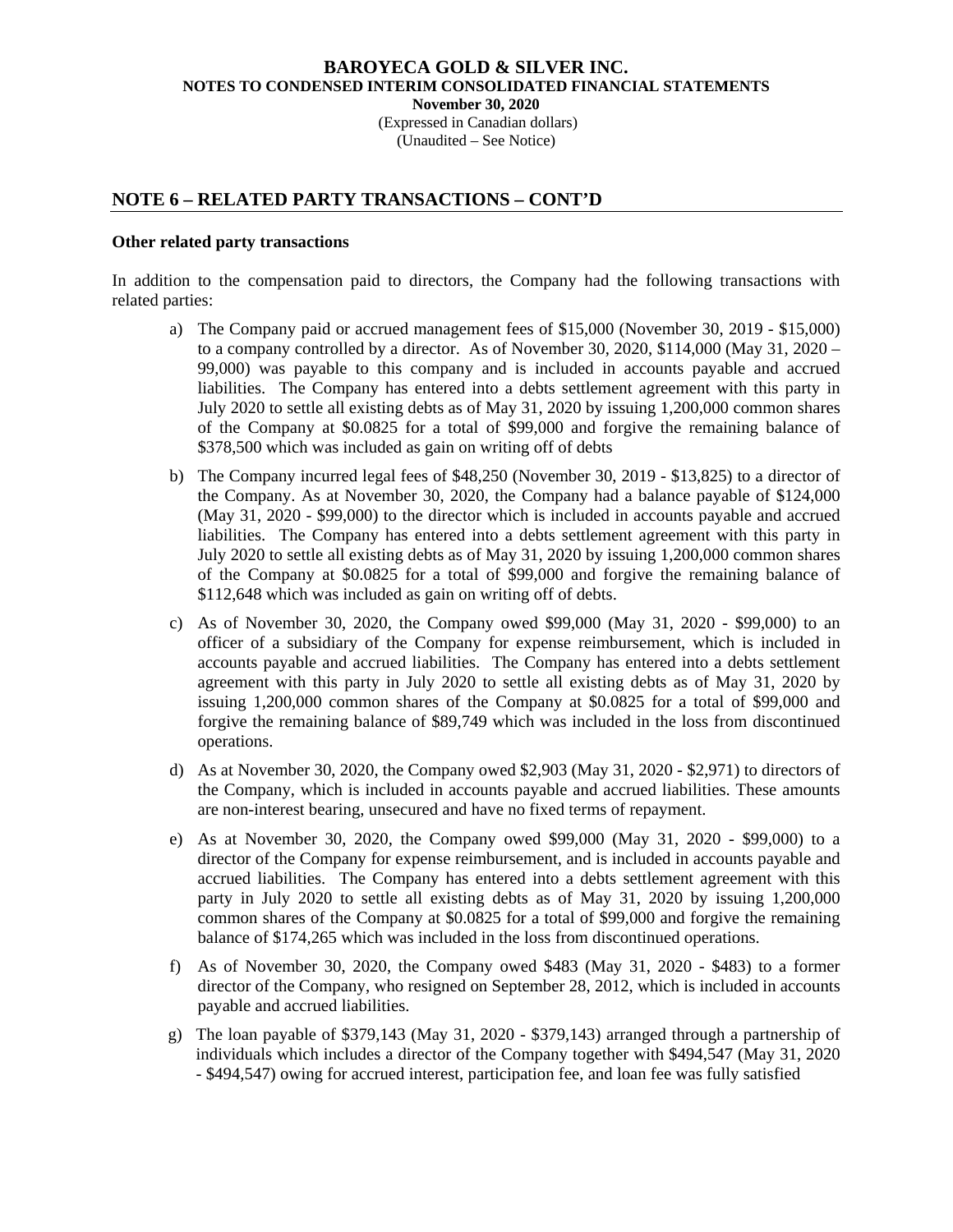#### **BAROYECA GOLD & SILVER INC. NOTES TO CONDENSED INTERIM CONSOLIDATED FINANCIAL STATEMENTS November 30, 2020**  (Expressed in Canadian dollars)

(Unaudited – See Notice)

## **NOTE 6 – RELATED PARTY TRANSACTIONS – CONT'D**

 through the transfer of the shares of the Tombstone Subsidiaries to the lenders on September 25, 2020.. This amount was previously included in the accounts payable and accrued liabilities of the US Subsidiaries and was deconsolidated from the consolidated financial statements as of May 31, 2020. Refer to Notes 11 and 12 for additional information

Other than the items g) above, amounts due to/from related parties are non-interest bearing, unsecured and have no fixed terms of repayment.

### **NOTE 7 – ACCOUNTS PAYABLE AND ACCRUED LIABILITIES**

|                                 | November 30, |         |               | May 31, |
|---------------------------------|--------------|---------|---------------|---------|
|                                 |              | 2020    |               | 2020    |
| Trade accounts payable          | \$           | 349,453 | <sup>\$</sup> | 333,630 |
| <b>Accrued liabilities</b>      |              | 41,860  |               | 66,000  |
| Due to related parties (Note 6) |              | 439,386 |               | 399,386 |
|                                 |              | 830.699 |               | 799,016 |

# **NOTE 8– FINANCIAL RISK FACTORS**

The Company's risk exposures and the impact on the Company's financial instruments are summarized below:

The fair value of the Company's amounts receivable, due from related parties, accounts payable and accrued liabilities, advance payable and line of credit approximate carrying value due to their short terms to maturity, which is the amount recorded on the consolidated statement of financial position. The company's loan payable is recorded at amortized cost, and the Company's cash is recorded at fair value using Level 1 quoted prices in active markets for identical assets or liabilities.

#### *Credit risk*

Credit risk is the risk of loss associated with counterparty's inability to fulfil its payment obligations. Cash is held in major financial institutions and the major component of amounts receivable is GST/HST receivable from the government of Canada. Accordingly, the Company believes it has no significant credit risk.

#### *Liquidity risk*

Liquidity risk arises through the excess of financial obligations over available financial assets due at any point in time. The Company's approach to managing liquidity risk is to ensure that it will have sufficient liquidity to meet liabilities when due. As at November 30, 2020, the Company had a cash balance of \$96,867 (May 31, 2020 - \$5,137) to settle current liabilities of \$850,699 (May 31, 2020 - \$819,016). All of the Company's accounts payable and accrued liabilities have contractual maturities of 30 days or due on demand and are subject to normal trade terms.

The Company has historically relied on equity and debt financings to satisfy its capital requirements and will continue to depend heavily upon equity capital, sale of existing gravel (Note 4) and debt to finance its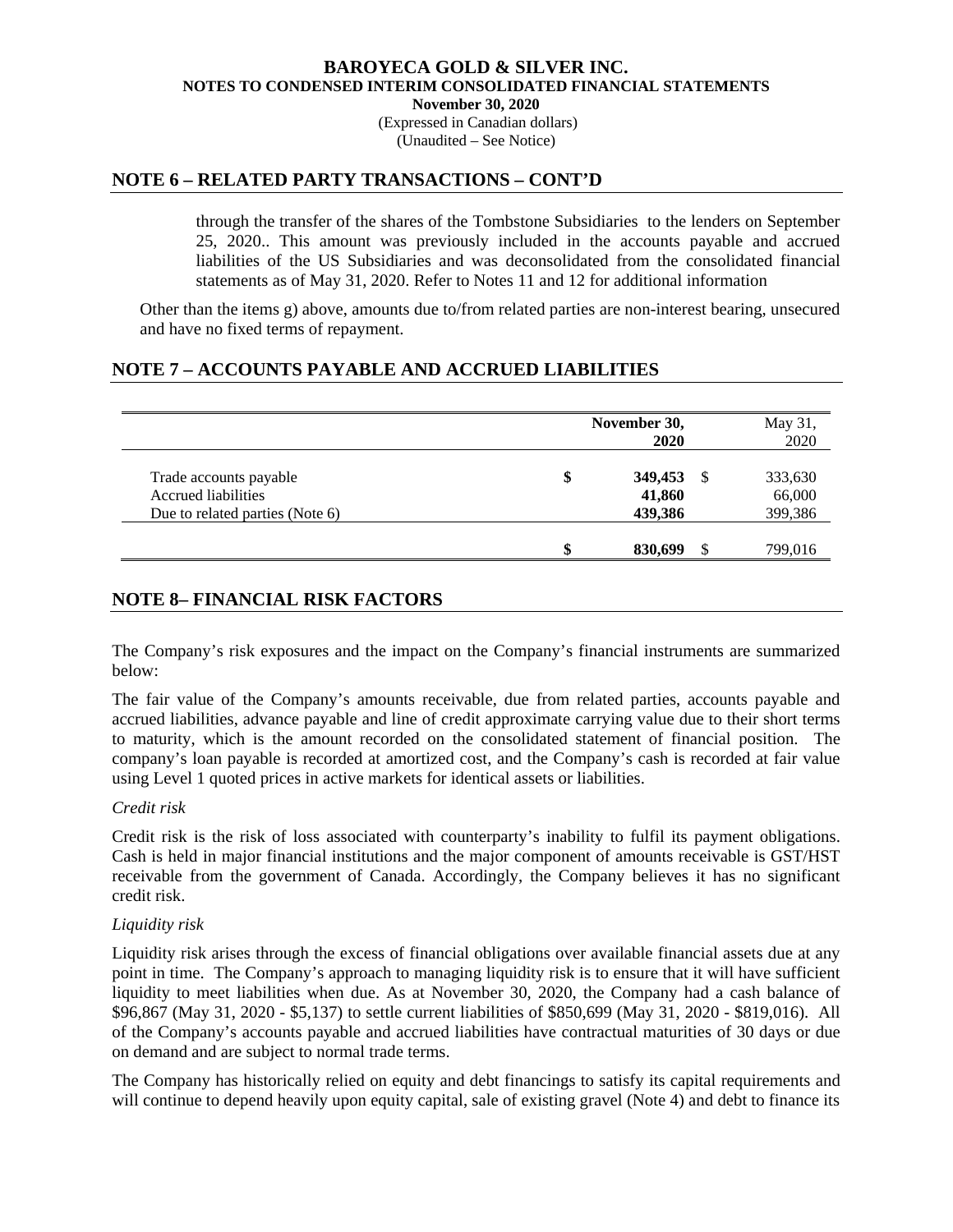(Expressed in Canadian dollars) (Unaudited – See Notice)

## **NOTE 8– FINANCIAL RISK FACTORS - CONT'D**

activities. There can be no assurance the Company will be able to obtain the required financing in the future on acceptable terms. The ability of the Company to arrange additional financing in the future will depend, in part, on the prevailing market conditions.

### *Market risk*

Market risk is the risk of loss that may arise from changes in market factors such as interest rates, foreign exchange rates, and commodity and equity prices. As at November 30, 2020, the carrying value of the financial instruments approximates their fair values.

a) Foreign currency risk

The Company is exposed to foreign currency risk on fluctuations related to cash, accounts receivable, accounts payable and accrued liabilities, and loan payable that are denominated in Mexican Pesos and US dollars. The Company does not use derivative instruments to reduce its exposure to foreign currency risk nor has it entered into foreign exchange contracts to hedge against gains or losses from foreign exchange fluctuations. A 10% change in the foreign exchange rate would affect net income for the period by approximately \$14,500 (May 31, 2020 - \$14,500).

b) Price risk

The Company is exposed to price risk with respect to commodity and equity prices. Equity price risk is defined as the potential adverse impact on the Company's earnings due to movements in individual equity prices or general movements in the level of the stock market. Commodity price risk is defined as the potential adverse impact on earnings and economic value due to commodity price movements and volatilities. The Company closely monitors commodity prices of commodities, individual equity movements, and the stock market to determine the appropriate course of action to be taken by the Company.

# **NOTE 9 – CAPITAL MANAGEMENT**

The Company's primary objectives in capital management are to safeguard the Company's ability to continue as a going concern in order to provide returns for shareholders and to maintain sufficient funds to finance the exploration and evaluation of its mineral property interests. Capital is comprised of the Company's shareholders' equity. As at November 30, 2020, the shareholders' deficiency was \$(502,182) (May 31, 2020 - \$(689,834). The Company manages its capital structure to maximize its financial flexibility making adjustments to it in response to changes in economic conditions and the risk characteristics of the underlying assets and business opportunities. The Company does not presently utilize any quantitative measures to monitor its capital and is not subject to externally imposed capital requirements. There were no changes in the Company's approach to capital management during the Six months ended November 30, 2020.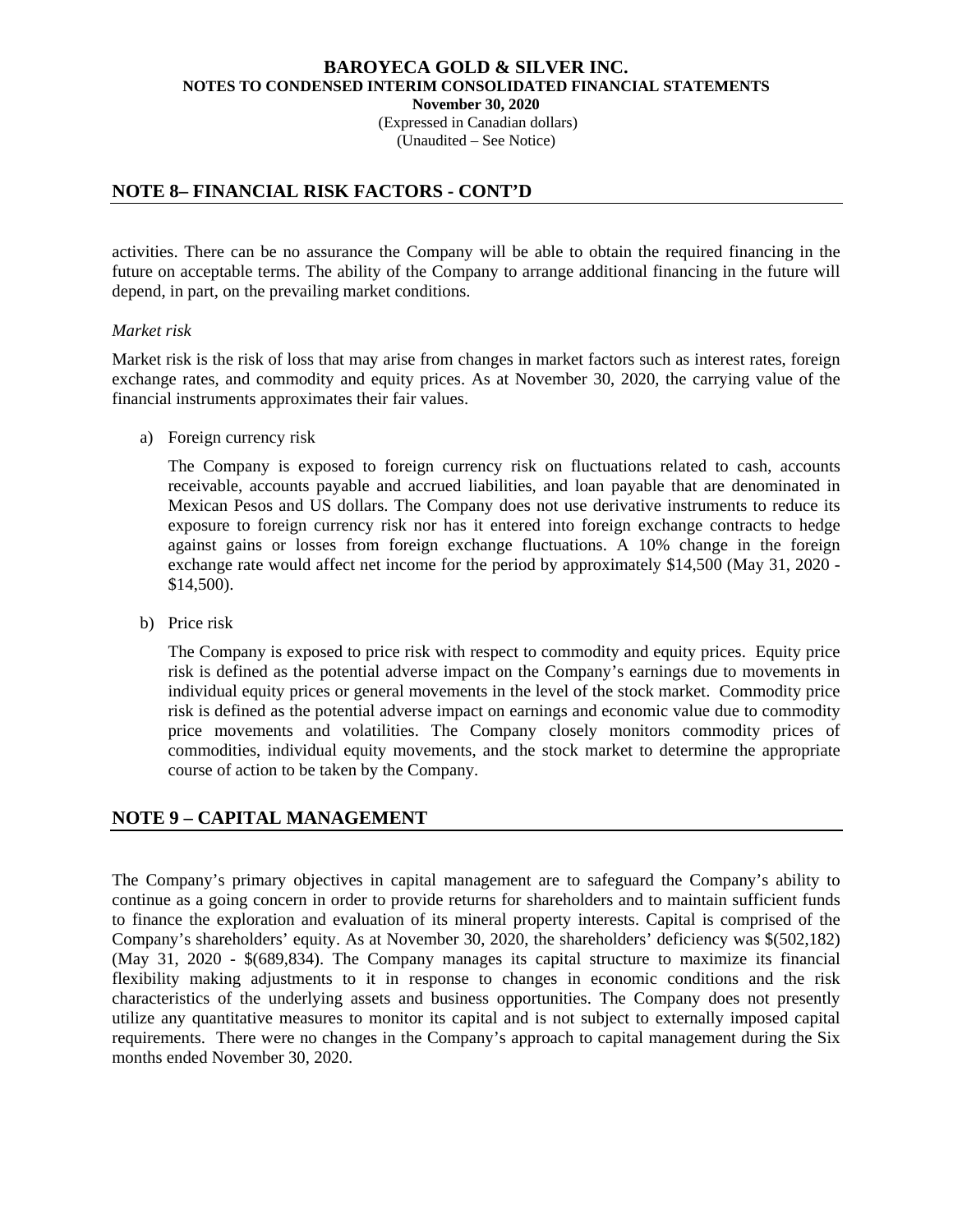(Expressed in Canadian dollars) (Unaudited – See Notice)

### **NOTE 10 – SUPPLEMENTAL DISCLOSURE WITH RESPECT TO CASH FLOW**

|                                                                                                                                    | 2020 | November 30, Changes in the<br>period | <b>May 31,</b><br><b>2020</b> |
|------------------------------------------------------------------------------------------------------------------------------------|------|---------------------------------------|-------------------------------|
| There is no other material non-cash transactions<br>need to be reported as a result of deconsolidation of $\$\$<br>US Subsidiaries |      |                                       | $\sim$                        |

### **NOTE 11 – LOAN PAYABLEAND ITS RELATED FINANCE COST**

In July 2013, Tombstone Resources Inc. ("the Borrower") finalized the terms of the loan agreement for up to US\$300,000, of which a total of US\$275,000 was received. The loans were from a partnership of individuals of which a director of the Company is the manager and are secured by the assets of, and promissory notes issued by, Tombstone Resources Inc. and Tombstone Gold & Silver Inc. (the "Tombstone subsidiaries").The loans bear interest at 12% per annum with interest paid monthly. In the event that Borrower fails to make any payment of interest or principal when due, the interest rate shall increase immediately to 15% per annum and shall remain at 15% until all amounts due under this loan agreement have been paid in full. Principal payments are to be paid each June in an amount equal to 20% of net operating cash flow of the Borrower (which includes the accounts of Tombstone Gold & Silver Inc.) less interest expense and loan participation payments for the fiscal year ended May 31 of each year. Participation payments are payable to the lender at a rate equal to 10% of gross sales of the Borrower for the year, which rate will be reduced as loan repayments are made. The outstanding balance shall be fully repaid on the maturity date of June 30, 2018. The loan has been converted into a due on demand loan on maturity date of June 30, 2018. An additional loan fee of US\$11,000 was also charged to Statements of Operations during the year ended May 31, 2019 in order for the loan to be continued as a due on demand loan. As of May 31, 2020, interest expense of CDN\$44,237 and a participation cost of CDN\$14,531 (Note 12) has been recorded and were included in the loss from discontinued operations.

| Principal balance of loan payable        | US          | \$275,000 |
|------------------------------------------|-------------|-----------|
| Foreign exchange rate as at May 31, 2020 |             | X 1.3787  |
|                                          | <b>CDNS</b> | 379,143   |

The above loan was owed by the US Subsidiaries which was deconsolidated from the Company's consolidated financial statements as of May 31, 2020 with amount \$Nil owing. On September 25, 2020, pursuant to the lender exercising upon its security, the shares of the Tombstone Subsidiaries were transferred to the lender in settlement of the debt.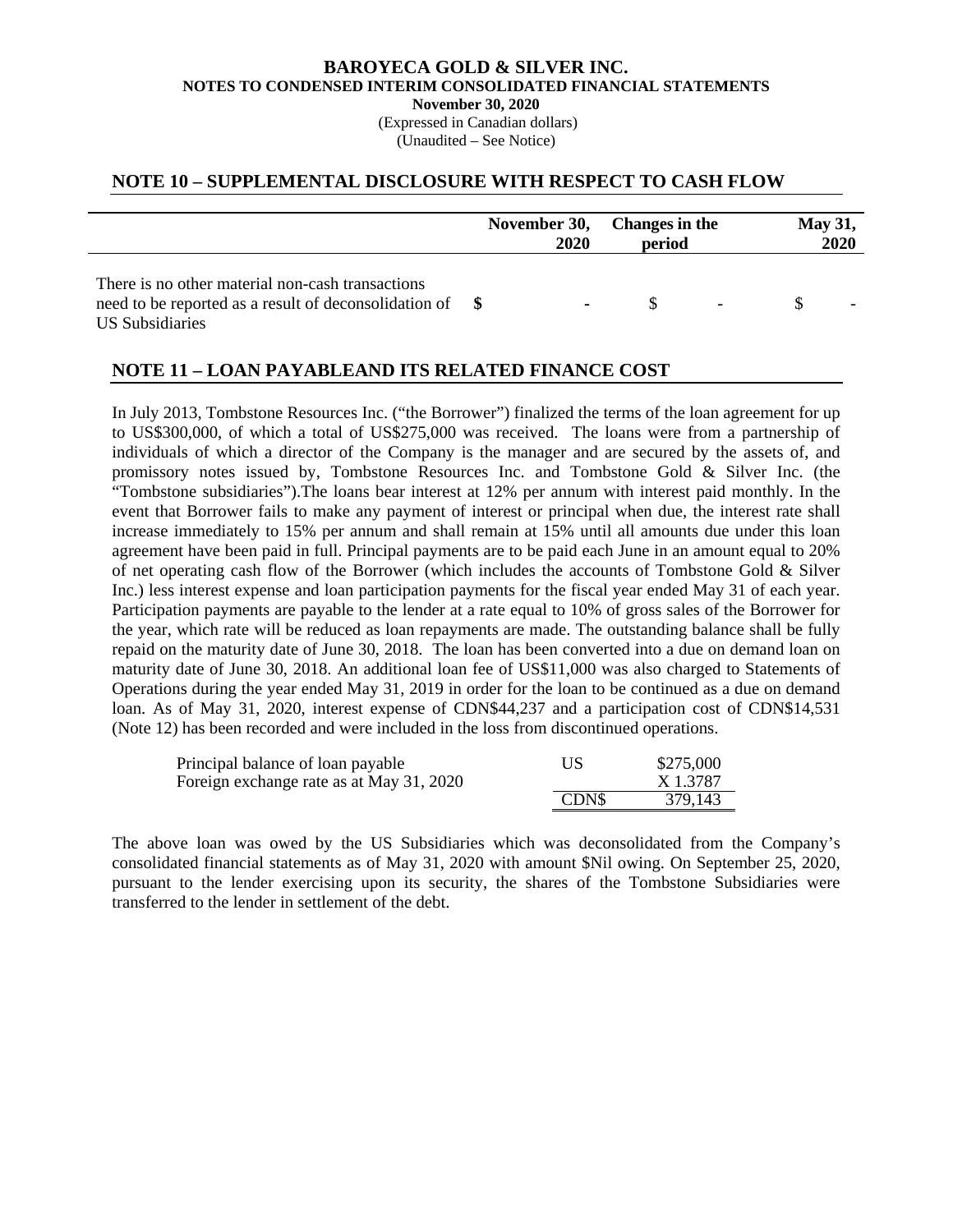(Expressed in Canadian dollars) (Unaudited – See Notice)

## **NOTE 12 – FINANCE COSTS**

The Company's finance cost consists of the following for the Six month period ended:

|                                                                                                      | November 30,<br>2020 | November 30, | 2019      |                 |
|------------------------------------------------------------------------------------------------------|----------------------|--------------|-----------|-----------------|
| Loan participation cost<br>Loan interest expense<br>Included in the loss from discontinued operation |                      | ٠            | (27, 533) | 6,064<br>21,469 |
|                                                                                                      |                      |              |           |                 |

### **NOTE 13 – ADVANCE PAYABLE**

The advance payable does not bear interest and has no specific terms for repayment.

### **NOTE 14 – SEGMENTED INFORMATION**

The Company's principal activity is the exploration and development of mineral properties. The Company's resource properties are located in Mexico, United States and Colombia(Note 4).

|                                   | November 30, | 2020    |               | May 31,<br>2020 |
|-----------------------------------|--------------|---------|---------------|-----------------|
| Identifiable Assets:              |              |         |               |                 |
| Equipment                         |              |         |               |                 |
| <b>United States</b>              |              | ۰       |               |                 |
| Exploration and evaluation assets |              |         |               |                 |
| Colombia                          |              | 154,210 | \$            |                 |
|                                   |              | 154,210 | <sup>\$</sup> |                 |
|                                   |              |         |               |                 |

### **NOTE 15 – COMMITMENTS**

- **a)** The Company has two mining equipment leases for its mining properties. both of the leases had expired and had agreed for month to month basis. These leases have already been deconsolidated from the Company's consolidated financial statements.
- b) The Loan payable mentioned on Note 11, with an outstanding balance as of May 31, 2020 of \$379,143 (2019 \$359,166), matured on June 30, 2018. Lender has agreed to defer repayment as a due on demand loan subject to the same annual interest rate of 12%. These loans payable have already been deconsolidated from the Company's consolidated financial statements.